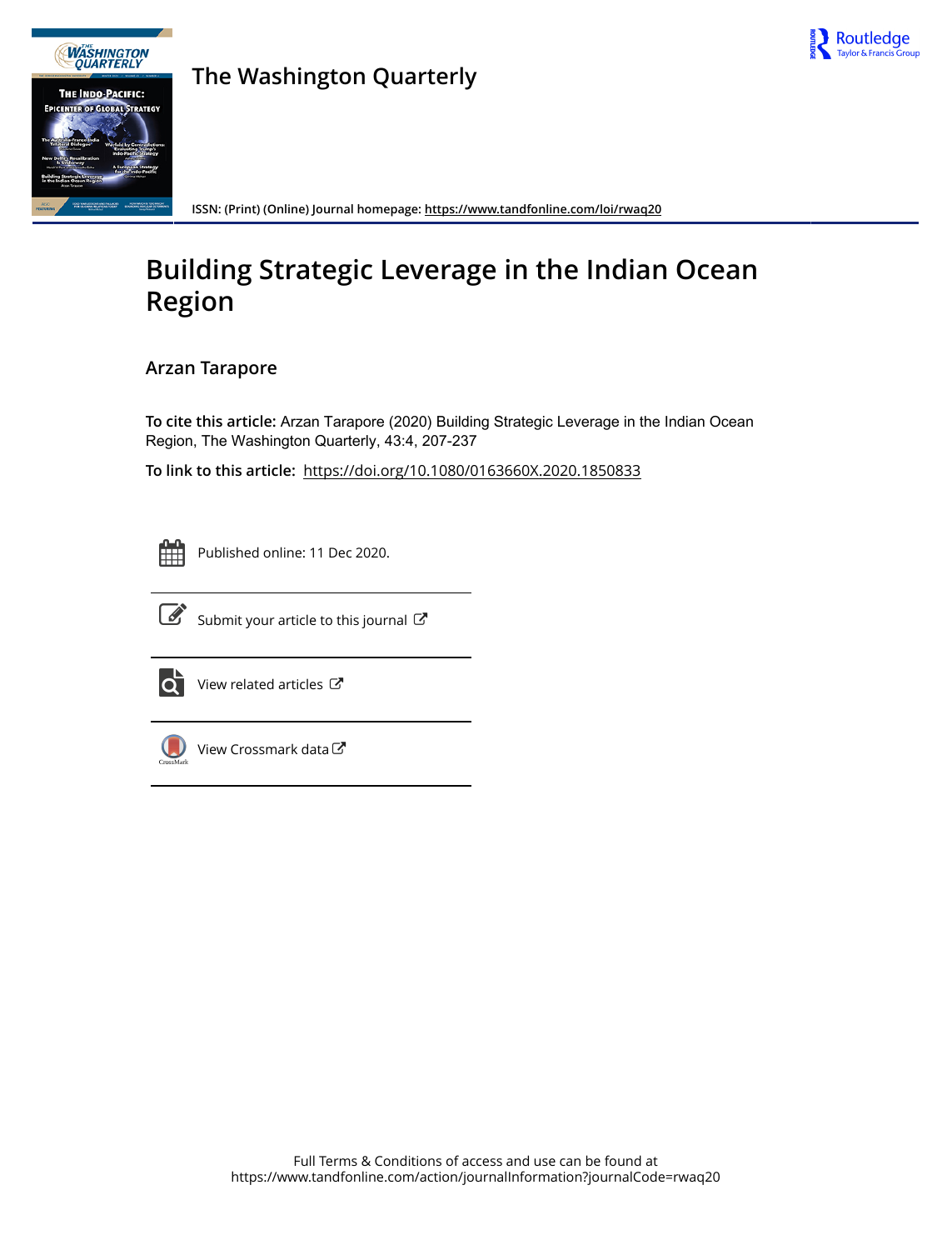# Building Strategic Leverage in the Indian Ocean Region

 $\bm{O}$ ver the past decade, China has established a permanent and escalating military presence in the Indian Ocean region. The littoral states, islands, and waters of the Indian Ocean—defined here by the choke points of the Cape of Good Hope, Bab el-Mandeb, the Strait of Hormuz, the Malacca Strait, and the Torres Strait—are part of the wider Indo-Pacific region, but they constitute a distinct strategic landscape. The United States' strategic competition with China does extend to the Indian Ocean region, but it does not take the same form as the heavily militarized territorial disputes of the western rim of the Pacific Ocean or the South China Sea, which attract the lion's share of attention from US policymakers and military planners. The Indian Ocean faces a particular set of strategic risks and a particular constellation of likeminded partners—an effective strategy must account for those particularities.

Since 2009, the People's Liberation Army Navy (PLAN) has maintained an ongoing naval task group in the Gulf of Aden, ostensibly to conduct counterpiracy operations. This task group, along with frequent oceanographic survey and submarine deployments, means the PLAN maintains a constant presence of seven or eight navy ships in the Indian Ocean at any time, with occasional surges.<sup>1</sup> In 2017, China established its first-ever overseas military base on the western edge of the ocean, in Djibouti. Under the banner of the Belt and Road

© 2020 The Elliott School of International Affairs The Washington Quarterly • 43:4 pp. 207–237 https://doi.org/10.1080/0163660X.2020.1850833

Arzan Tarapore is a research scholar on South Asia at the Walter H. Shorenstein Asia Pacific Research Center at Stanford University and a senior nonresident fellow at the National Bureau of Asian Research. He previously served for 13 years in the Australian Defence Department in various analytic, management, and liaison positions, including operational deployments and a diplomatic posting to the Australian Embassy in Washington, DC. He would like to thank Rajesh Rajagopalan, Abhijit Singh, Joshua White, and some Australian and US government officials for extremely useful feedback on an earlier version of this paper. Much of this paper was written in a District of Columbia Public Library, a welcoming space with stalwart staff, which is a cornerstone of the community. Arzan can be followed on Twitter @arzandc.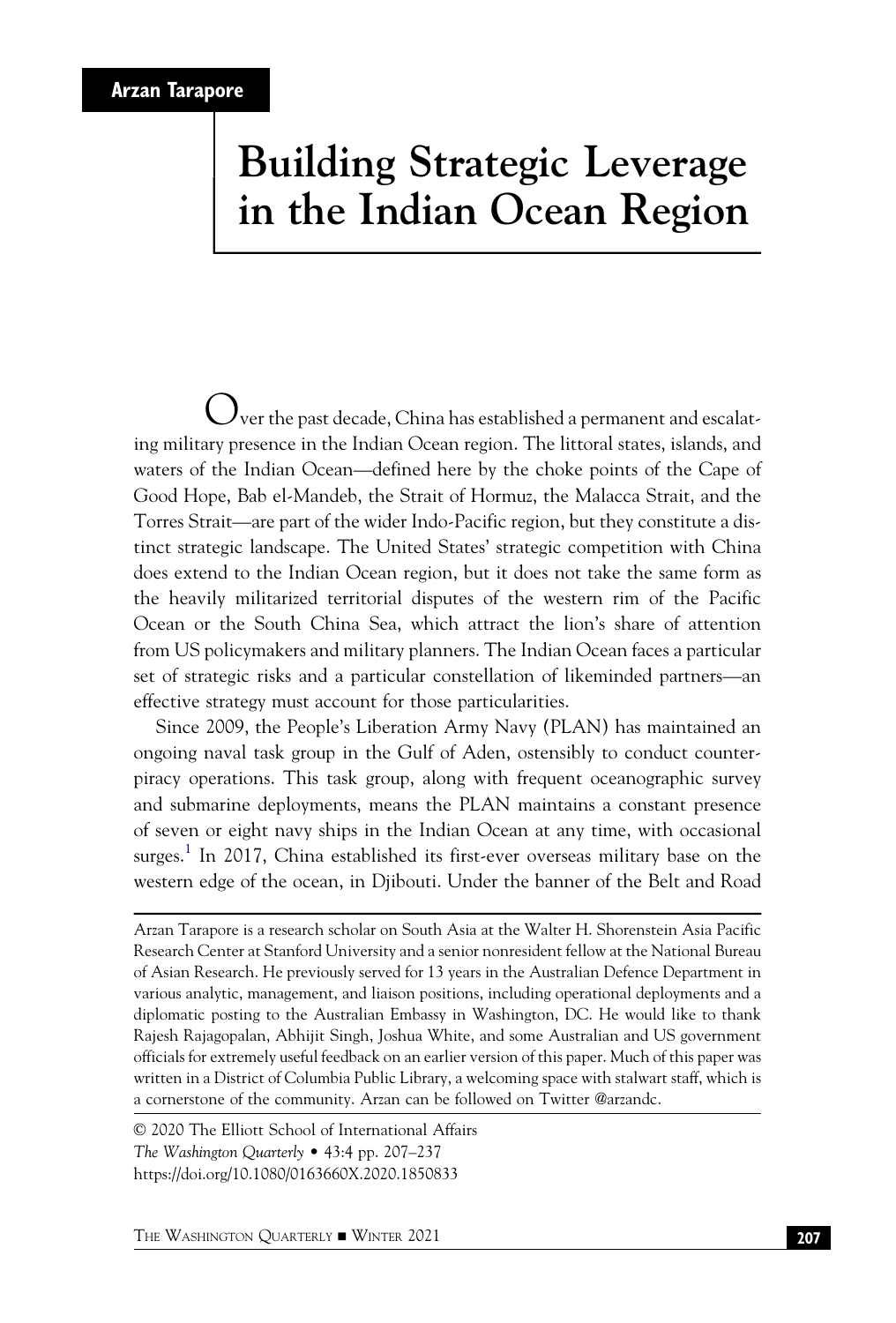Initiative (BRI), it is building or developing several other ports from Tanzania to Indonesia that could have dual civilian and military uses.<sup>[2](#page-24-1)</sup> And alongside its rapidly growing commercial influence, it has expanded security cooperation with regional states. It already has a comprehensive security partnership with Pakistan and is a major source of regional arms transfers, especially to Bangladesh and Myanmar.<sup>[3](#page-24-2)</sup> Over the past decade, China has sharply accelerated its rate of military exercises with regional states.<sup>[4](#page-24-3)</sup>

This military expansion poses strategic risks for the United States and its allies and partners. It gives China rapidly increasing capacity to use military coercion in the Indian Ocean region, both directly, through military intervention, and indirectly, by compelling changes in regional states' security policies. It also gives China advantages in case of a potential war in the region, with access arrangements and operational experience to project force across the Indian Ocean. China's growing capacity does not mean it will inevitably coerce and win wars in the Indian Ocean, but it does heighten the risk that China poses to US and partner interests. If these risks are left unchecked, the United States and its partners face an increasingly uncertain Indian Ocean region, where their freedom of action is curtailed and direct threats can materialize without warning.

In response, the United States and some of its likeminded partners have proclaimed their devotion to an idealized version of the regional status quo under the rubric of an ill-defined "free and open Indo-Pacific." The four powers with the greatest interest and capacity to push back on China's inroads—the United States, India, Japan, and Australia—have banded together as the "Quad," to consult and eventually coordinate policies. Washington and its partners have raised the tempo of ministerial-level consultations, combined military exercises, and military-to-military cooperation on, for example, maritime domain awareness. [5](#page-25-0)

But whether acting independently or in some combination, the Quad's response has been haphazard, limited to repeating the "free and open" mantra

The Quad'<sup>s</sup> response has been haphazard to date

as their goal and scrambling to marshal national resources for sustained competition. Ramping up their collective military activities is an encouraging sign, but unfocused declarations of shared values or cooperation for the sake of cooperation does little to curtail China's capacity to coerce small states or

posture for war. The most pressing risks are not being mitigated, largely because the United States and its partners have failed to articulate a causal "theory of success" that would explain how their increased efforts would achieve their desired end-state. $6$  Worse, this feverish effort without a compelling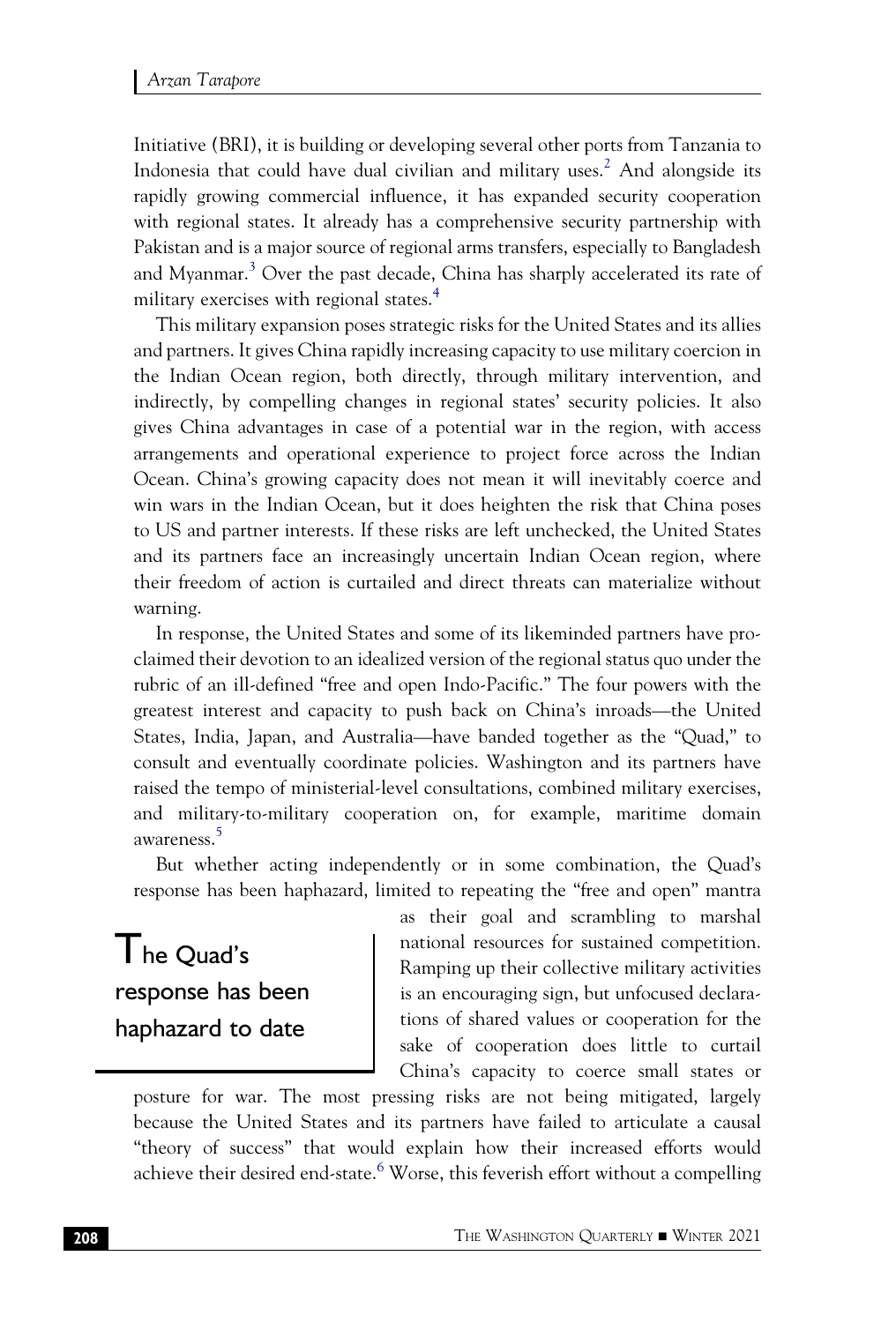strategic theory incurs opportunity costs, taking resources and policymaker attention away from more productive courses of action.

To address that gap, this paper offers a strategic assessment and a conceptual framework by which the United States and its likeminded partners—especially but not exclusively the Quad—can more effectively mitigate the risks of Chinese military expansion. I argue that their most urgent task is to build "strategic leverage"—developing their political relationships and military capabilities in specific ways that consolidate their existing advantages and impede China's capacity to coerce regional states or posture for wartime advantage. Increasing US and likeminded powers' strategic leverage would ideally convince Beijing that coercive policies are unworkable or prohibitively costly. Among the United States' likeminded partners, India would have the greatest scope to act in the Indian Ocean region, given its relative advantages. A coherent strategy would be most effective if it exploits India's unique advantages, but it should also account for India's particular resource and policy constraints and be tailored accordingly; massive arms acquisitions programs are not the answer.

In the remainder of this paper, I first elaborate on the strategic risks posed by China's military expansion in the Indian Ocean region. Second, I show that the strategic responses that the United States and its partners have mounted thus far are unrealistic or illogical. Third, I highlight India's position as a central actor in the Indian Ocean, with key strategic advantages but also, in a fourth section, constraints. Fifth and finally, I posit a conceptual framework for building strategic leverage to mitigate risk and operationalizing it along four lines of effort.

## China's Military Expansion Generates Strategic Risks

China's military power is expanding rapidly, and it is expanding in the direction of the Indian Ocean. It has already established a formidable array of networked, long-range precision weapons in its near seas in East Asia. The PLAN launched more new shipping tonnage from 2014 to 2018 than the entire Indian Navy.<sup>7</sup> Its fleet is increasingly designed for oceanic deployments beyond China's near seas (for example with longer-range air defenses and aircraft carriers to project force ashore), features larger ships that allow greater endurance away from home ports, and is rapidly expanding its amphibious capability, with a planned fivefold increase in its marine infantry and development of ocean-going landing helicopter docks. The PLAN's high tempo of survey and research vessel deployments in the Indian Ocean suggests a long-term interest in undersea operations there. $8$ 

None of this should come as a surprise to students of geopolitics—as a great power with an enormous population and industrial capacity, unhindered by continental rivals and determined to secure its growing maritime interests, China is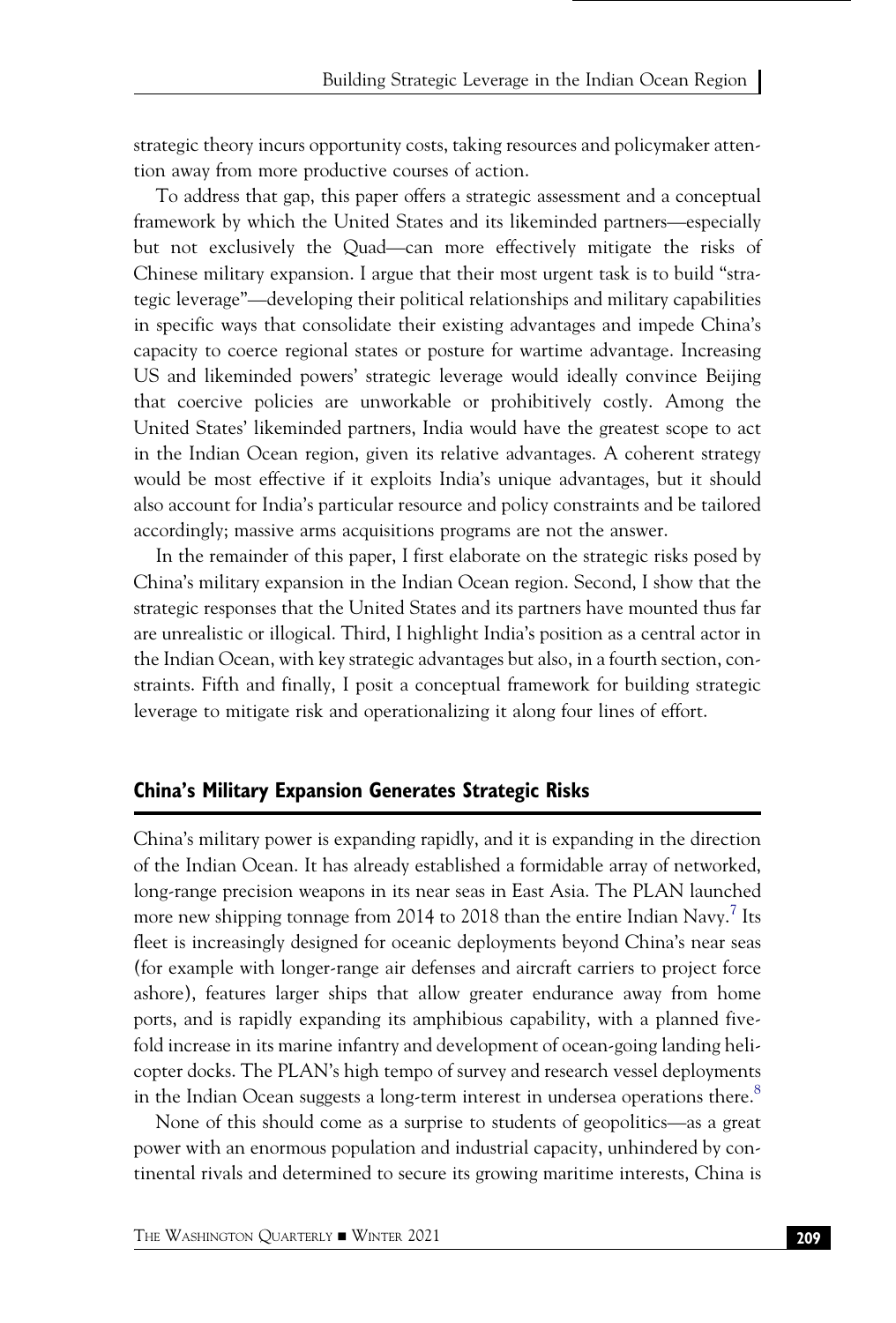bound to expand its naval power.<sup>[9](#page-25-4)</sup> Beyond its near seas, the Indian Ocean has become the primary target of China's military expansion in order to secure not only BRI projects, but also the energy supplies and trade routes that are the life-blood of the Chinese economy.<sup>[10](#page-25-5)</sup> Indeed, China's authoritative military doctrinal text, The Science of Military Strategy, attributes particular strategic importance to a unified "two oceans region," encompassing the western Pacific and northern Indian Oceans. It calls for China to establish a presence in those oceans,

China may be nearing the high-water mark of its relative power in the region

extract their resources, influence countries on their littorals, and develop its military capabilities for those purposes.<sup>11</sup> And Beijing may feel some urgency to establish a long-term military presence. Given the rising power of multiple middle powers and its own impending domestic economic slow-down, China may be nearing the high-water mark of its relative power in the region and may be keen to lock in its influence. $12$ 

As China stretches its military power into

the Indian Ocean region, it poses risks for the United States and its likeminded partners. It does not pose a clear and constant military threat as it does in East Asia—for example, against Taiwan and to a lesser degree against rival claimants in its various territorial disputes, from Japan to several Southeast Asian states. Instead, in the Indian Ocean, where China is not engaged in territorial disputes, its posture and behavior may pose more amorphous dangers, emerging and receding aperiodically with varying severity.

There are no clear and constant targets of Chinese aggression nor a sustained Chinese campaign against a designated adversary, but mainstream consensus holds that it does pose a strategic risk to regional states.<sup>[13](#page-25-8)</sup> Much of China's most high-profile activities associated with the BRI involve economic and political risks that lie outside the scope of this paper, and it has a vision of a China-centric regional political order that clashes directly with the "free and open Indo-Pacific" envisioned in Washington and allied capitals.[14](#page-25-9) But its military expansion poses at least three particular strategic risks to the United States and its partners: direct coercion, indirect coercion, and wartime advantages.

#### Direct Coercion

First, more Chinese military power in the Indian Ocean raises the risk of direct coercion. Over the past decade, China has established a clear pattern of military coercion and provocation. This pattern is especially apparent in its territorial disputes in the South China Sea, but there are compelling reasons to interpret it as a more general shift in China's approach to statecraft.<sup>[15](#page-26-0)</sup> Even against countries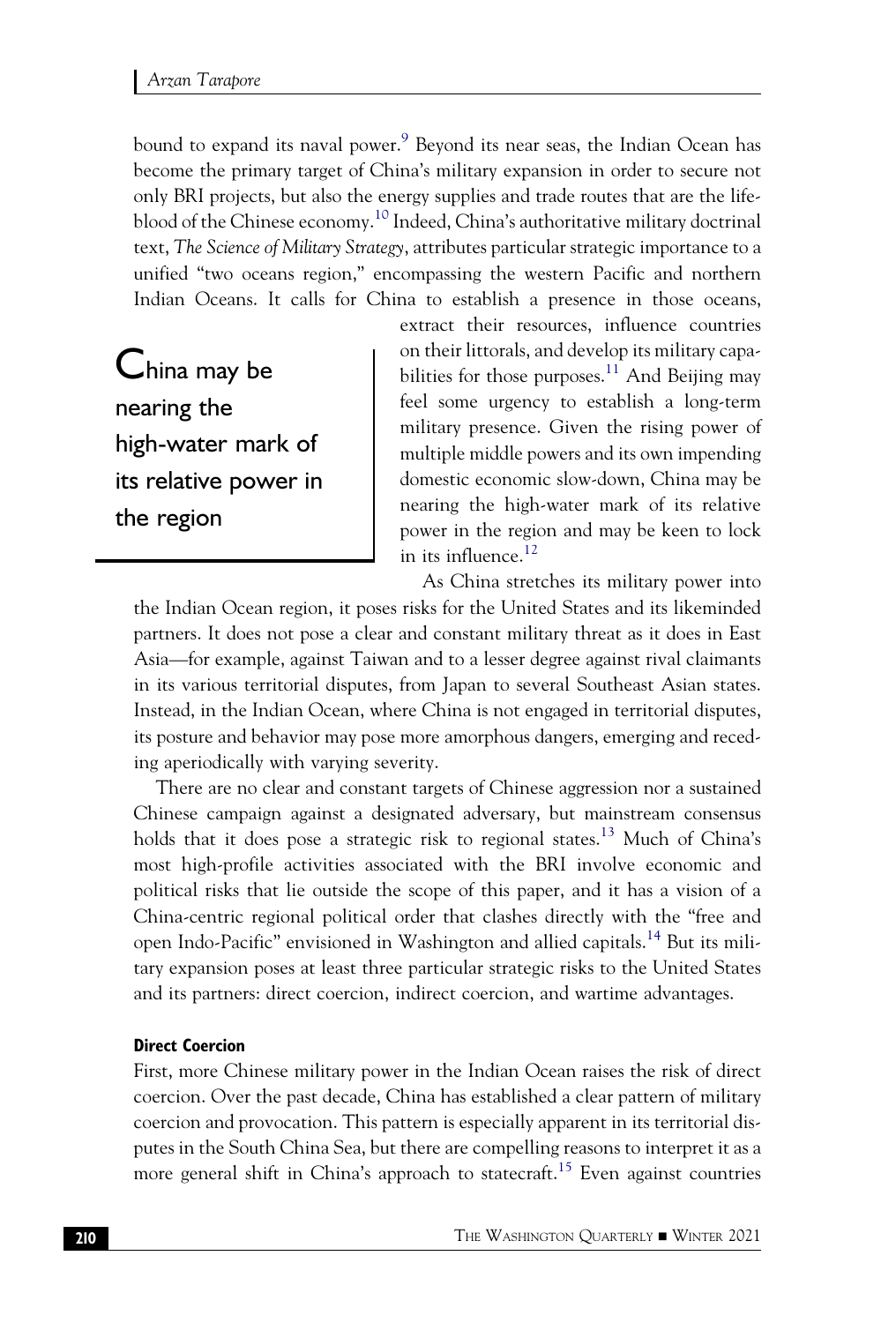with which China has no territorial disputes, Chinese naval or, more often, militia ships have often used aggressive tactics, such as blinding laser attacks.<sup>[16](#page-26-1)</sup> And China already uses non-military vessels in the Indian Ocean region to compromise regional states' sovereignty while staying below the threshold of military force—often for intelligence collection or hydrographic research to enable future naval operations.<sup>[17](#page-26-2)</sup> Faced with such "gray zone" tactics, the other state must decide whether to escalate with military force, and often it backs down—in effect, coerced to accept a status quo of Chinese presence.

Alternatively, China can use military shows of force, for example, to support resource extraction. PLA Navy vessels have been used to escort Chinese illegal, unreported, and unregulated fishing activities in distant seas, which may operate in or transit the Indian Ocean.<sup>[18](#page-26-3)</sup> During a 2018 political crisis in the Maldives, a PLAN surface action group entered the Indian Ocean for the first time in four years. This move was seen by some Indian analysts as an effort to deter an Indian military intervention in the Maldives.<sup>[19](#page-26-4)</sup> Deterring military action by the United States or its partners would directly impede their efforts to defend their interests. Over time, as China's force-projection capabilities improve, this risk could even extend to China's own military interventions in semi-permissive or contested environments, for example on behalf of Chinese citizens or interests abroad.[20](#page-26-5)

#### Indirect Coercion

Second, China's political and military influence raises the risk that it could indirectly coerce the United States or its partners, either by building the capacity of China's dependable partners or by offering other states inducements to change their security policies in ways inimical to the United States and its partners. The clearest example of this is in Pakistan, where China supplies military equipment, economic investment, and diplomatic cover. In return, Pakistan remains a potent military threat splitting India's attention as well as resources and offers to China the promise of new transport and energy links to the western Indian Ocean.

China has also used a mix of economic inducements and corruption to convince leaders of smaller states, including Sri Lanka and the Maldives, to alter their security policies. For example, the aforementioned 2018 Maldives crisis was triggered when then-President Abdulla Yameen, enticed by the lure of extravagant BRI projects, moved to quash his political opposition. In the process, he also sought to end a long-standing Indian military presence in the Maldives—in effect reorienting the Maldives' security policy toward security cooperation with China—until he was subsequently voted out of office.<sup>[21](#page-26-6)</sup> Over time, this indirect coercion may spawn multiple spoiler states in the region—from the Seychelles to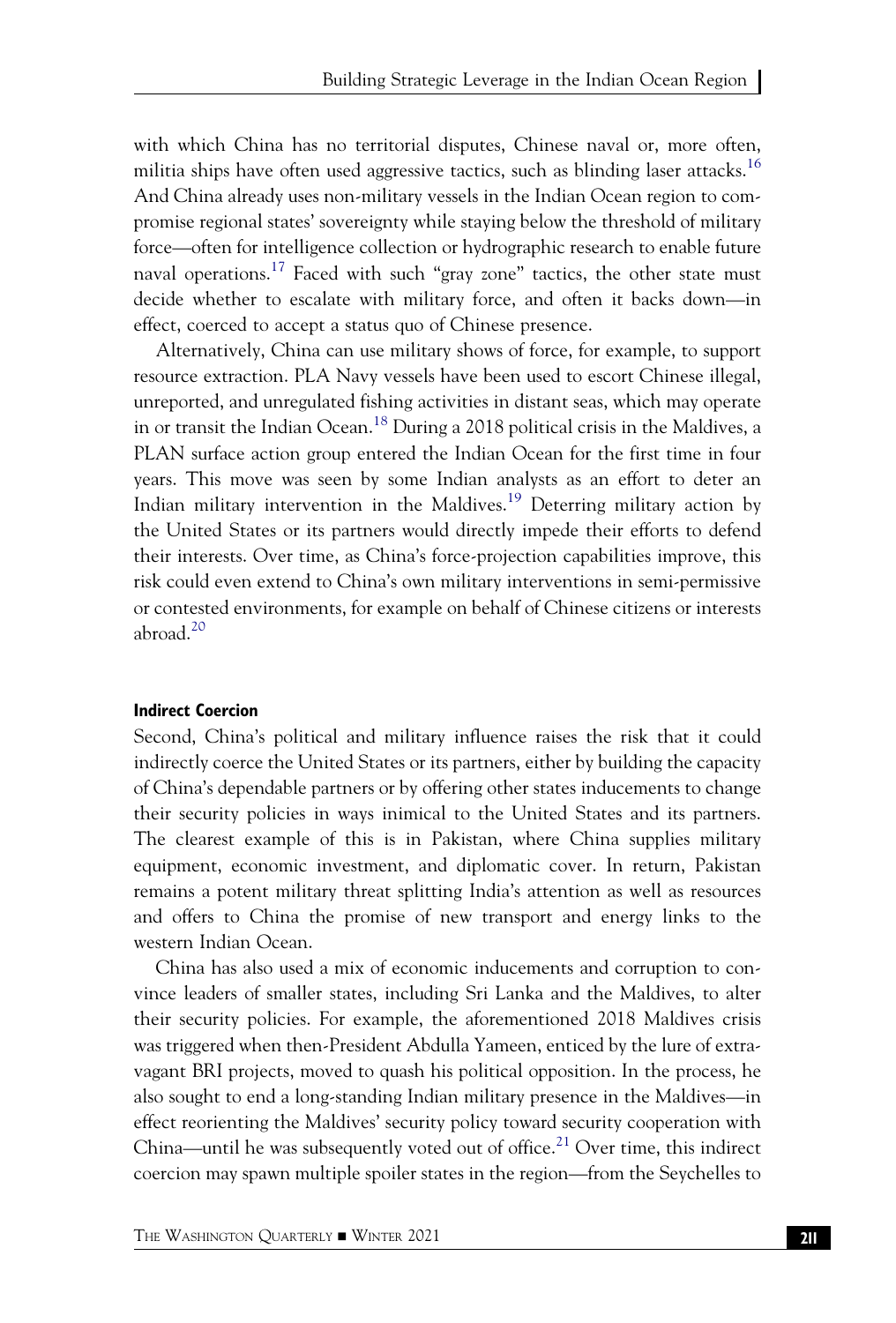Bangladesh<sup>[22](#page-26-7)</sup>—limiting the United States' and its partners' ability to generate collective policy action or manage other security threats.

#### Wartime Advantage

Third, China's expanding military presence, with more bases and deployed forces, raises the risk of wartime advantage, which China could use, for example, in a local conflict in the Indian Ocean or as an option to escalate or widen a war in the western Pacific. The PLAN's new access and presence in the Indian Ocean gives it new positional advantages on the far side of the second island chain and the Malacca Strait—geographic barriers that otherwise could, if adequately fortified, hem in China's navy—and astride globally significant sea lines of communication (SLOCs). Operating military bases or dual-use ports gives China a certain guarantee of access, extending its military reach, much as colonial ports did for old European empires.<sup>[23](#page-26-8)</sup> The military base in Diibouti, for example, provides not only logistical support for Navy ships, but also a mechanized infantry contingent and unmanned aerial vehicles (UAVs), which could be used to project power in the region.<sup>24</sup> Other dual-use ports, such as Gwadar, could be used for logistics support to extend the operating range or endurance of Chinese naval forces.

The PLA recognizes the need to expand its global logistics footprint with more bases and perhaps prepositioned equipment and would be prepared to use civilian ports and shipping to that end.<sup>[25](#page-26-10)</sup> In wartime, it could use its expanded forces to attack certain high-value enemy targets ashore, bottle up enemy naval forces in port, or hold at risk or interdict enemy SLOCs. China's persistent naval presence,

Three risks face US and partner national security interests across the Indo-Pacific

enabled by regional base or port access, provides Beijing with enough sea denial capability to disrupt and raise the costs of adversary's commercial shipping.[26](#page-26-11)

These three risks engage US and partner national security interests across the Indo-Pacific, even if China is not directly targeting those states. Washington's partners rely on freedom of navigation in the global commons not only for the free flow of vital energy and commerce, but also because US alliance guar-

antees depend on access to forward areas via oceanic SLOCs.<sup>[27](#page-26-12)</sup> The very real possibility that China could effectively jeopardize the United States' global access would suffuse their policy deliberations with uncertainty and caution. A stronger China that generates such a risk would thereby curtail US and likeminded states' freedom of action, reduce their warning time for emerging threats, and raise the specter of higher costs or defeat in wartime.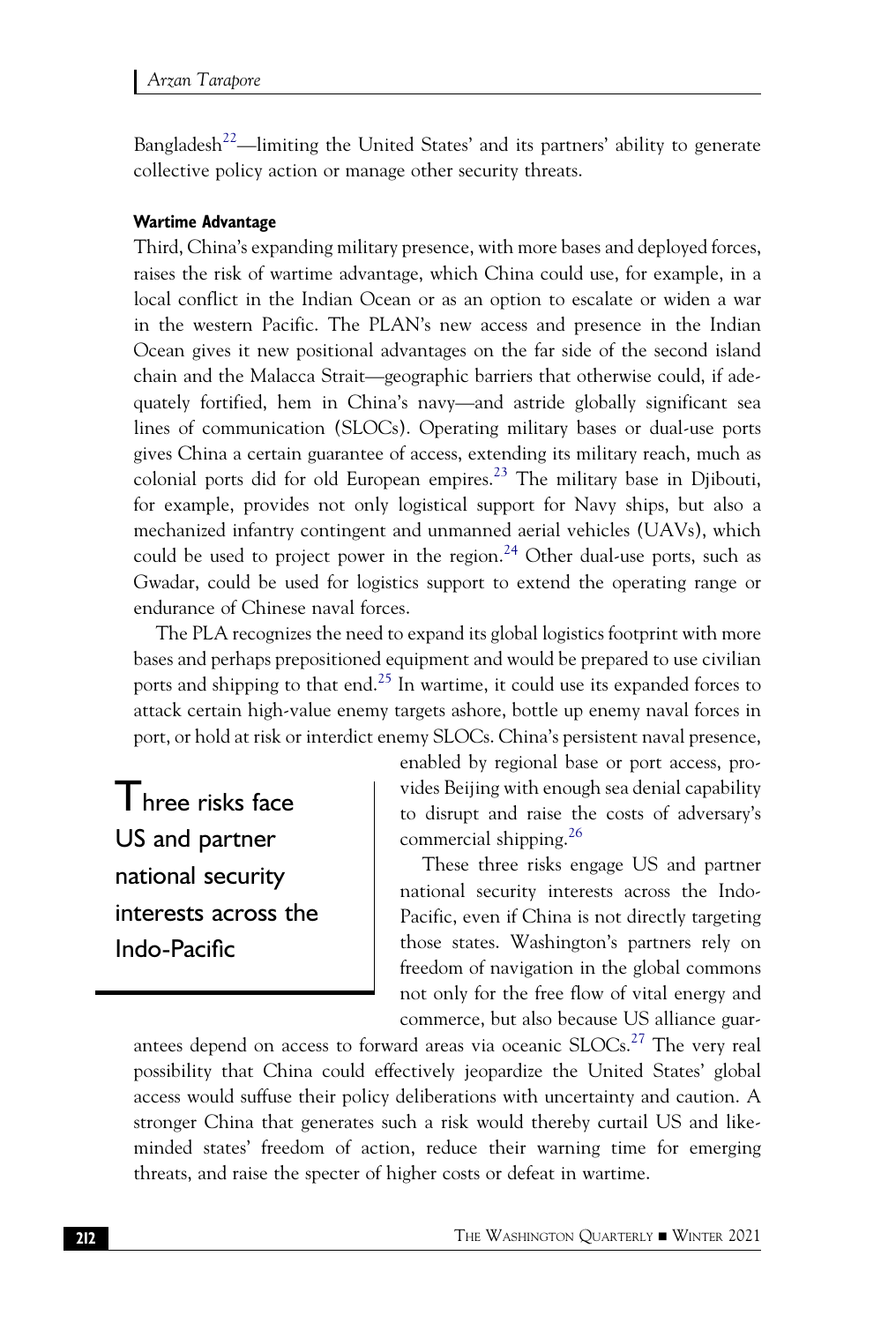## Current Responses to China Are Illogical or Unrealistic

Despite the dangers, the United States and its likeminded partners have not arrested this increase in China's regional military power. Their response to date has been based, in some cases, on flawed strategic logic and, in other cases, on unrealistic assumptions. The flawed logic is a feature of strategic concepts ill-suited to the Indian Ocean region. Indeed, some arguments omit an explicit strategic logic altogether—calls for building regional partners' capacity rely on vague notions of counter-balancing and often do not address how stronger partners would mitigate the specific security risks of Chinese coercion or wartime advantage. $^{28}$  $^{28}$  $^{28}$ 

Some analysts have offered strategic concepts that center on a long-term "competitive strategy" approach to reshape Chinese defense priorities.<sup>[29](#page-27-1)</sup> For example, one idea suggests that stronger Indian ground forces may compel China to divert some resources away from its US-facing naval expansion and toward the Himalayan border.<sup>[30](#page-27-2)</sup> But China's prioritization of its near waters is based on the extremely high political value it places on its sovereign claims and countering a US intervention; given its preference ordering and its strategic depth in the west, any marginal resources it devotes to its western land borders would not come at the expense of the US-China military balance in its near seas.

Another flawed idea uses the logic of deterrence by punishment. This logic suggests that a revisionist actor like China may be dissuaded from aggression, for example in the western Pacific, if the United States and its partners threaten to retaliate in other areas where China is relatively weaker, such as the Indian Ocean. Aware that the Chinese economy relies on energy flows and trade that traverse the Indian Ocean, this idea suggests that maritime powers like the United States, perhaps with Indian support, could effectively threaten or impose a blockade on China.<sup>[31](#page-27-3)</sup> Even in the event that deterrence fails, advocates

of a blockade suggest it could effectively compel China to concede elsewhere. Indian analysts, for example, have suggested that in the midst of the ongoing military crisis on the India-China land border, India should consider more aggressive naval maneuvers in the Indian Ocean, or even the South China Sea, to coerce China into backing down in the Himalayas.<sup>[32](#page-27-4)</sup>

But this logic of punishment in the Indian Ocean is flawed and therefore lacks credibility. A distant

 $\mathsf I$  he logic of punishment in the Indian Ocean is flawed and lacks credibility

blockade would not only be exceedingly difficult to sustain tactically and politically, it would also be so escalatory as to guarantee a general war. Economic strangulation of China would be catastrophic for the global economy and would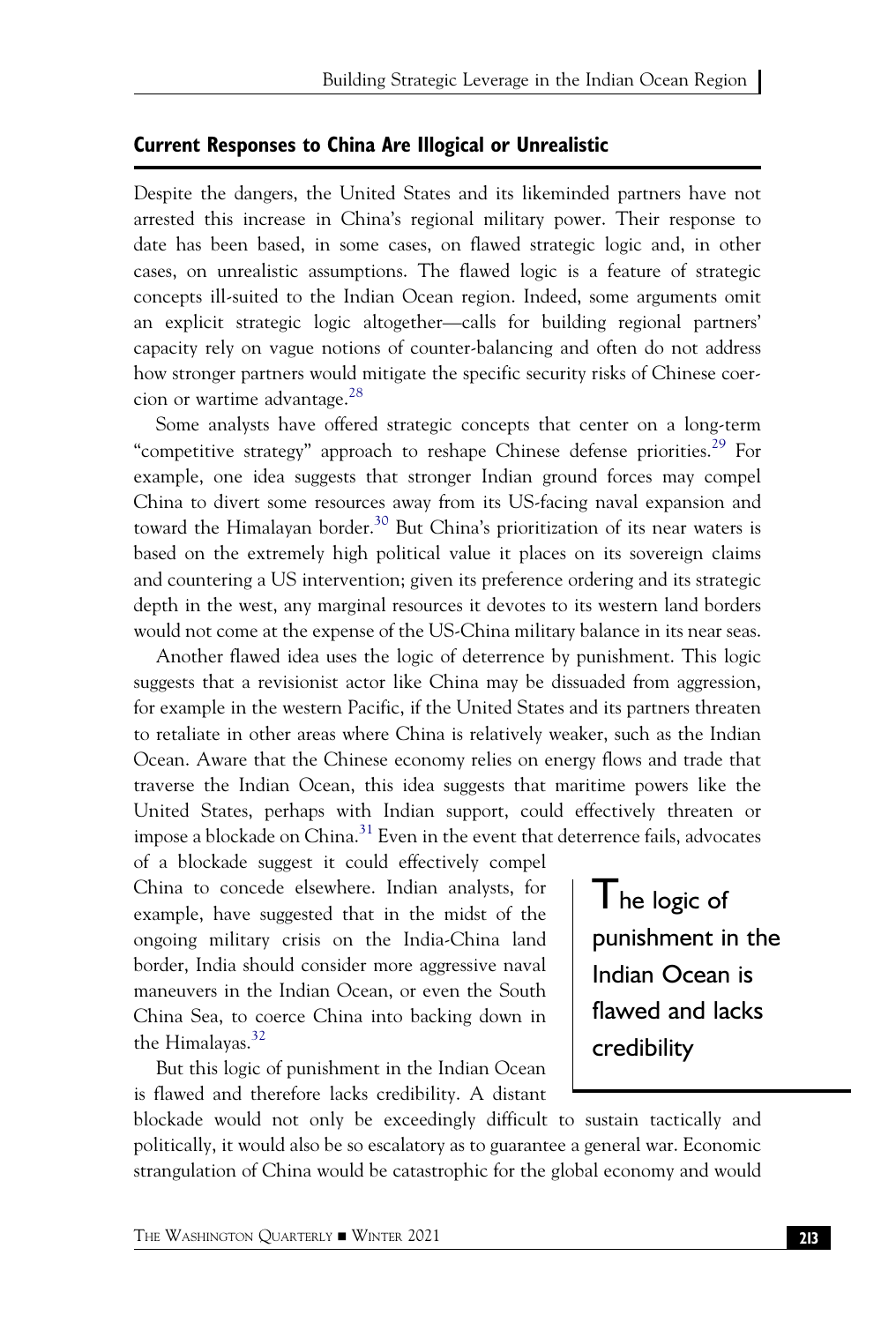require significant time to work; if it succeeded to the point of threatening the Chinese regime's survival, it would risk further escalation.<sup>[33](#page-27-5)</sup> Such options for cost-imposition against China are unworkable—in any feasible limited war scenario, China's authoritarian leaders will have the resources and resolve to weather punitive costs. Thus, concepts based on punishment may be a speciously attractive option because they offer the United States and its partners a way to impose costs on China, but they still lack a theory of success for deterring or compelling Chinese behavior.

In other cases, US and partner policies have been undermined by unrealistic assumptions. Most prominently, Washington quickly and correctly identified India's potential as a counter-balance to China, and in the past two decades has come to rely on a policy of "strategic altruism"—supporting India's rising power with the expectation that it would naturally serve as a vital bulwark against a Chinese bid for hegemony.<sup>[34](#page-27-6)</sup> While this policy is conceptually appealing, it rests on two assumptions that are increasingly empirically dubious: that India's economic and military power will quickly grow and close the gap with China's power, and that the United States and India will consistently see eyeto-eye on key regional issues and especially on policy toward  $China<sup>35</sup>$  In fact, because India's economic growth is slowing in the absence of structural reforms and its military modernization is starved of critical resources—the gap with China is growing, not shrinking.<sup>[36](#page-27-8)</sup> This problem is not confined to India: a detailed research report recently concluded that the US military is an "atrophying force" with a dwindling capacity to uphold a favorable balance of power in the Indo-Pacific.[37](#page-27-9) And while the United States and India may both see China as their primary long-term rival, they often assign different priorities and tools to various dimensions of the challenge, and they each remain easily distracted by more politically salient security threats, especially in the Middle East and Paki-stan, respectively.<sup>[38](#page-27-10)</sup>

While Washington should be prepared to re-examine its assumptions about Indian growth and policy preferences, any strategy for the Indian Ocean region must place India at its center. The issue for US policymakers is how—not whether—India can play a role in regional security, given its particular advantages and constraints.

#### India's Critical Relative Advantages

Of the United States' likeminded partners, India has the greatest scope to shape outcomes in the Indian Ocean region. It will be central to any efforts to mitigate regional risks, and it is by far the largest resident littoral state—its population of 1.3 billion people dwarfs the next largest state (Indonesia, with 267 million); its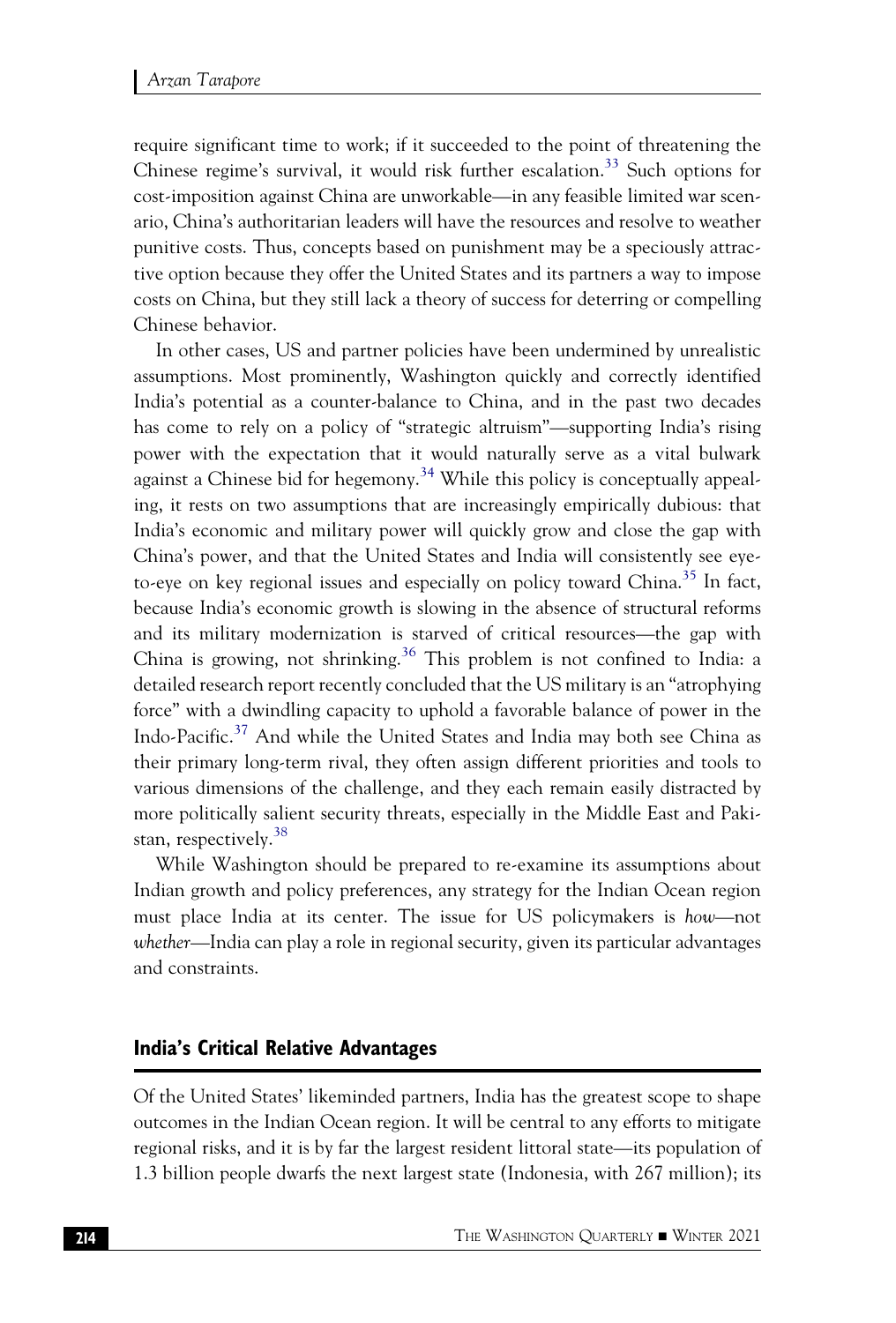US\$2.6 trillion economy, measured by GDP, is already almost twice as large as the next largest regional economy (Australia's US\$1.4 trillion economy); and its military of 1.45 million active duty personnel, with another 1.6 million paramilitaries for internal security, is more than twice the size of the next largest (Pakistan's 650,000 active duty personnel and 280,000 paramilitaries).<sup>[39](#page-27-11)</sup> These

raw inputs of power should be the basis of India's long-term accrual of material power. But as I noted above, a strategy that relies only on symmetrical material competition with China, given India's uncertain mobilization of that power, risks policy failure.

The United States and its partners are more likely to manage risk if they instead craft a strategy that exploits their relative advantages over China—and

India has the greatest structural advantages in the Indian Ocean region

among Quad partners, India has the greatest structural advantages in the Indian Ocean region. These advantages are based on geography and historically long-standing informal and formal relationships, so they are resilient to rapid shifts in material power or policy changes.

#### Geography

First and foremost, India has a central geographic position. Its long subcontinental coastline lies in close and unimpeded proximity to the heavily trafficked SLOCs that are the jugular of global commerce and energy flows, connecting Europe and the Middle East to East Asia. This access is one of the necessary elements of maritime power as explained by strategist Alfred Thayer Mahan's canonical theory—an element that some past would-be maritime powers such as Germany have lacked.<sup>40</sup> The pre-independence Indian naval theorist K.M. Panikkar noted that the Indian Ocean approximated a land-locked sea. As long as colonial powers controlled the ocean's gateways—the straits at Bab al Mandab and Malacca—they could dominate the Indian Ocean and thereby dictate terms across its whole littoral.<sup>[41](#page-28-1)</sup> India also possesses outlying islands the Andaman and Nicobars and, to a lesser degree, the Lakshadweeps—that offer bases from which India could project power considerably farther than its mainland ports would allow.[42](#page-28-2) In Mahanian terms, the Andaman and Nicobar islands boast impressive situation, or geographic position, but they lack strength or resources—that is, strong defenses or material self-sufficiency.<sup>[43](#page-28-3)</sup>

Other major status quo states in the Indian Ocean may either be resident on the periphery—such as Australia, which still sees greater interests engaged on its other, Pacific coast<sup>[44](#page-28-4)</sup>—or they may operate distant bases in the Ocean, such as France with its base at Reunion or the United States with Diego Garcia.<sup>[45](#page-28-5)</sup>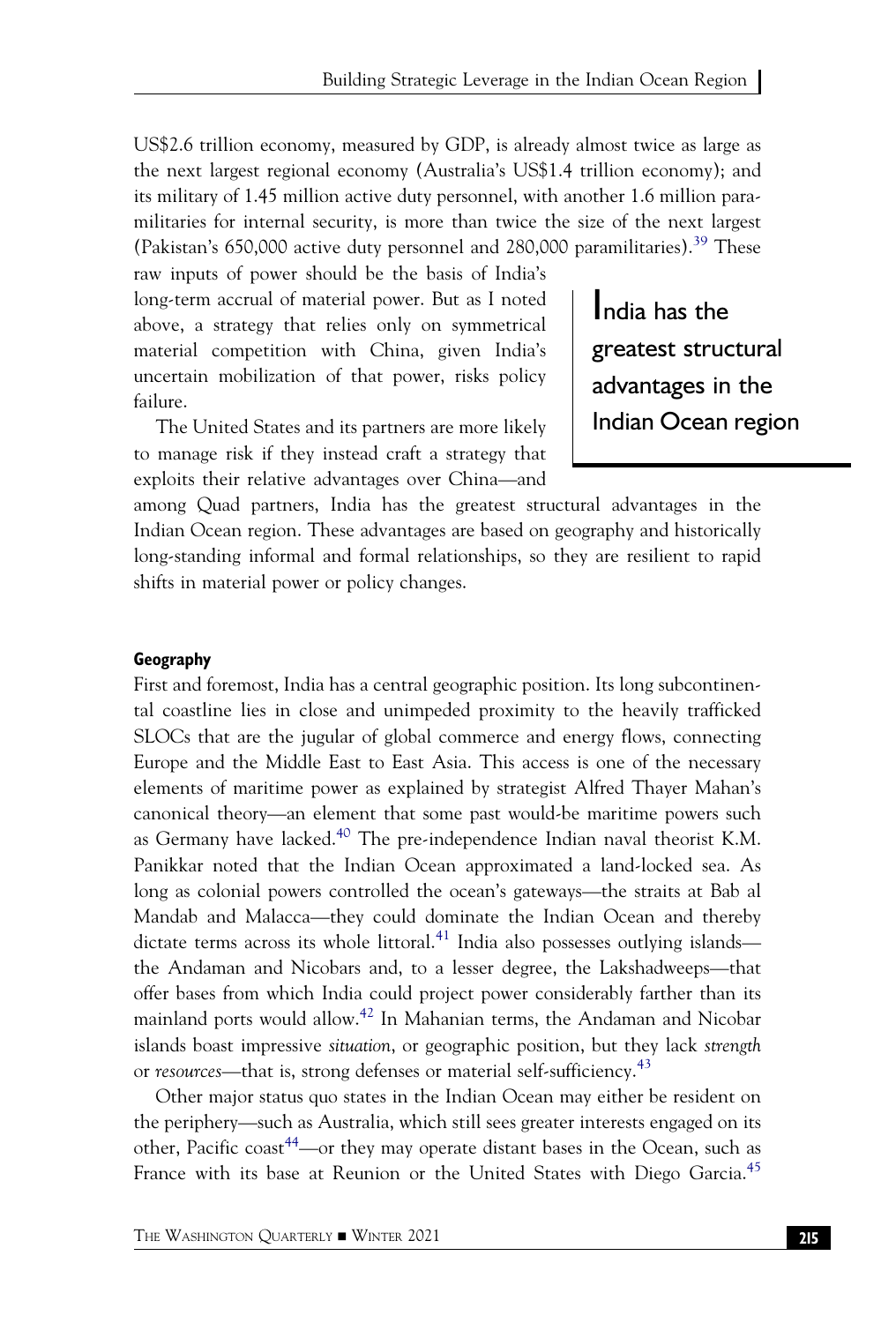China, similarly, even with its base in Djibouti, must operate in the Indian Ocean at long distances and through predictable chokepoints, which reduces its forces' available firepower and endurance and increases their vulnerability.<sup>[46](#page-28-6)</sup> In comparison, India's central geographic position, closer to the Ocean's key SLOCs and chokepoints, lends it a relative advantage for projecting naval force across the region.

#### Informal Networks

India's second key relative advantage is its extensive informal economic links and social networks across the Indian Ocean region. In large part, these links are a legacy of India's centuries of colonial subjugation, which brought together not only South Asia, but also large portions of the Indian Ocean littoral, under an interconnected economic and social system. Under British colonial control, some 30 million Indian merchants, bureaucrats, laborers, and soldiers flowed to the region's extremities—from Natal and East Africa to the Persian Gulf, to Burma and Malaya—and beyond, throughout Britain's global empire.<sup>[47](#page-28-7)</sup> The circular flows of capital, people, and ideas lost momentum after the 20th century's world wars and decolonization, but the Indian diaspora, with its linguistic, cultural, and familial connections, remained scattered abroad.

These informal economic and social ties provide India an ongoing connection to the elites and social networks from Africa to Southeast Asia. This gives India a broad and resilient base of political influence in small states such as Sri Lanka, the Maldives, and Myanmar—despite the dearth of formal institutions and infrastructure—that cannot be replicated by China's economic largesse or corruption. India also finds political utility in stressing its ethnic, religious, or linguistic connections to Indian Ocean states as the roots of its soft power—and instruments for political influence—in the region. In Myanmar, for example, Indian intelligence has maintained clandestine connections with various rebel groups and has courted the ruling junta with appeals to shared culture—even the Indian grassroots Hindu-nationalist group, the Rashtriya Swayamsevak Sangh, maintains a branch in Yangon for cultural-political programming.<sup>[48](#page-28-8)</sup>

China, in contrast, lacks similarly broad-based connections with regional elites. When it secures access and investment agreements as part of BRI, it generally exploits the authoritarian or self-enrichment impulses of local leaders, such as Abdulla Yameen in the Maldives or Mahinda Rajapaksa in Sri Lanka.<sup>49</sup> Its influence is accordingly narrower and more brittle. In contrast, India's broader influence among local elites better positions it to collect human intelligence and gain political influence. It is probably not a coincidence that Yameen and Rajapaksa were both summarily defeated in elections by leaders who, upon gaining power, made immediate and fulsome overtures to India.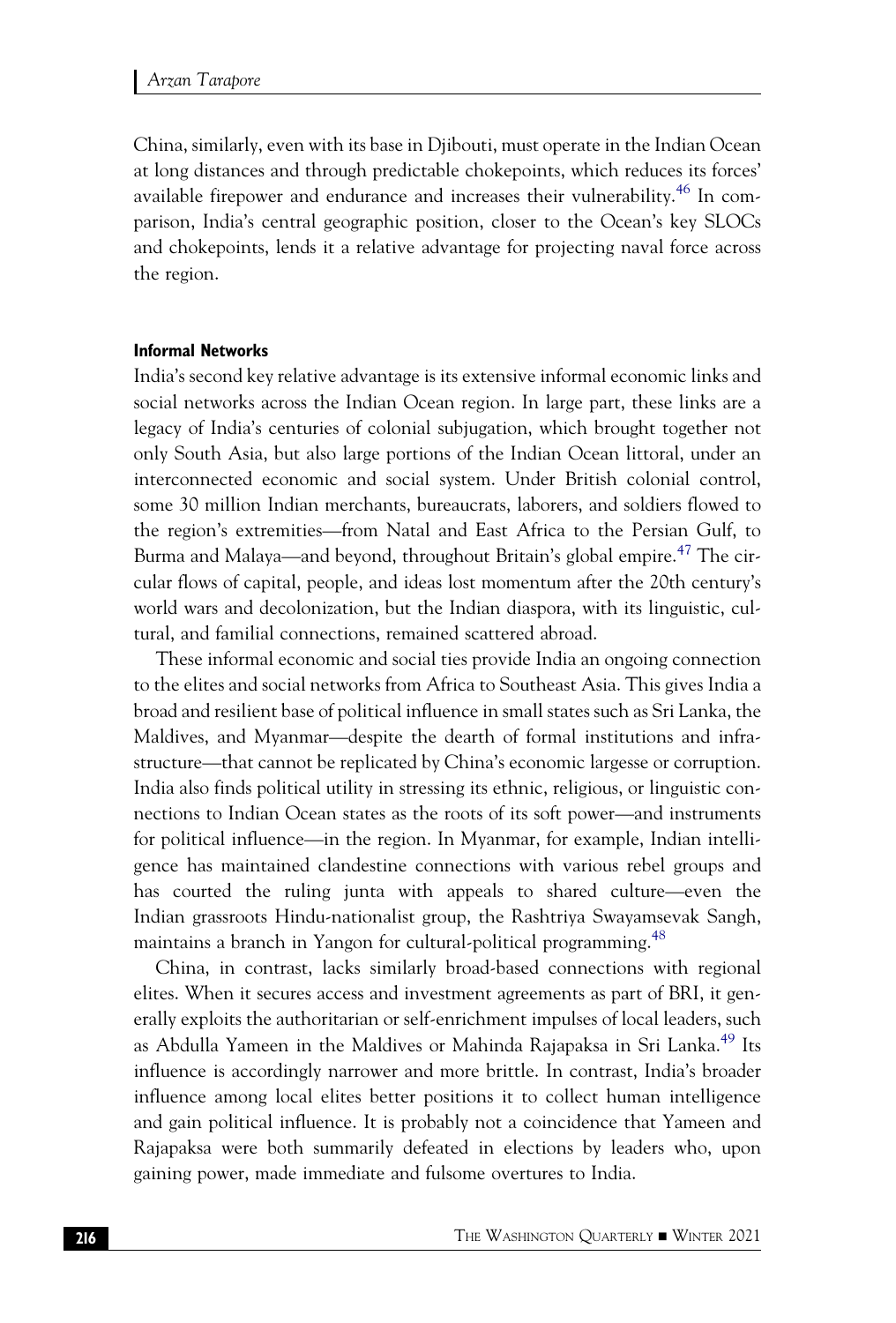#### Diplomatic Agility

Third, India holds the relative advantage of productive relationships with most states of the region. It has rapidly improved policy and operational cooperation with the most capable status quo powers of the region—the United States, Japan, Australia, and France. These burgeoning relationships are critical for Indian power: arms transfers, military exercises, and intelligence- and logisticssharing agreements with these states have been the primary sources of India's military capability improvements in the past two decades.

However, consonant with its tradition of "strategic autonomy," India has also retained good working relations with other regional states shunned by the United States and its allies. The most important of these are Iran and Myanmar, which flank India on its adjacent seas. If China could secure and control movement corridors through these states, it could connect its continental interior to the Indian Ocean, unifying its (continental) belt and (maritime) road, somewhat easing its dependence on Southeast Asian chokepoints.<sup>[50](#page-28-10)</sup> For this reason, China's burgeoning investment in Iran—especially in critical infrastructure and military cooperation—carries significant geopolitical implications.<sup>[51](#page-28-11)</sup> Chinese ports in these states, such as Kyaukpyu in Myanmar, would also provide the PLA with additional bases for projecting power into the Indian Ocean. The United States and its allies keep themselves at arms' length from both these states, denying themselves any prospect of political influence. In contrast, India's diplomatic and economic relations with both provides a much-needed political tether that prevents them—especially Myanmar—from drifting into China's orbit.

## India's Critical Constraints

While India enjoys these relative advantages over other status quo powers as well as China, it is also encumbered by its own characteristic constraints. The same

factors of geography and path-dependent history add limits to New Delhi's actions, and likeminded states' strategic approach to the region must account for these limits on Indian capacity. Four such constraints are most important.

#### Shortage of Resources

First, India's material power is severely curtailed by a shortage of resources. Its mediocre economic

performance, dysfunctional procurement processes, and lack of strategic planning have critically limited its military modernization.<sup>[52](#page-28-12)</sup> With shrinking budget allocations and burgeoning personnel costs, the Indian military cannot

India is also encumbered by four characteristic constraints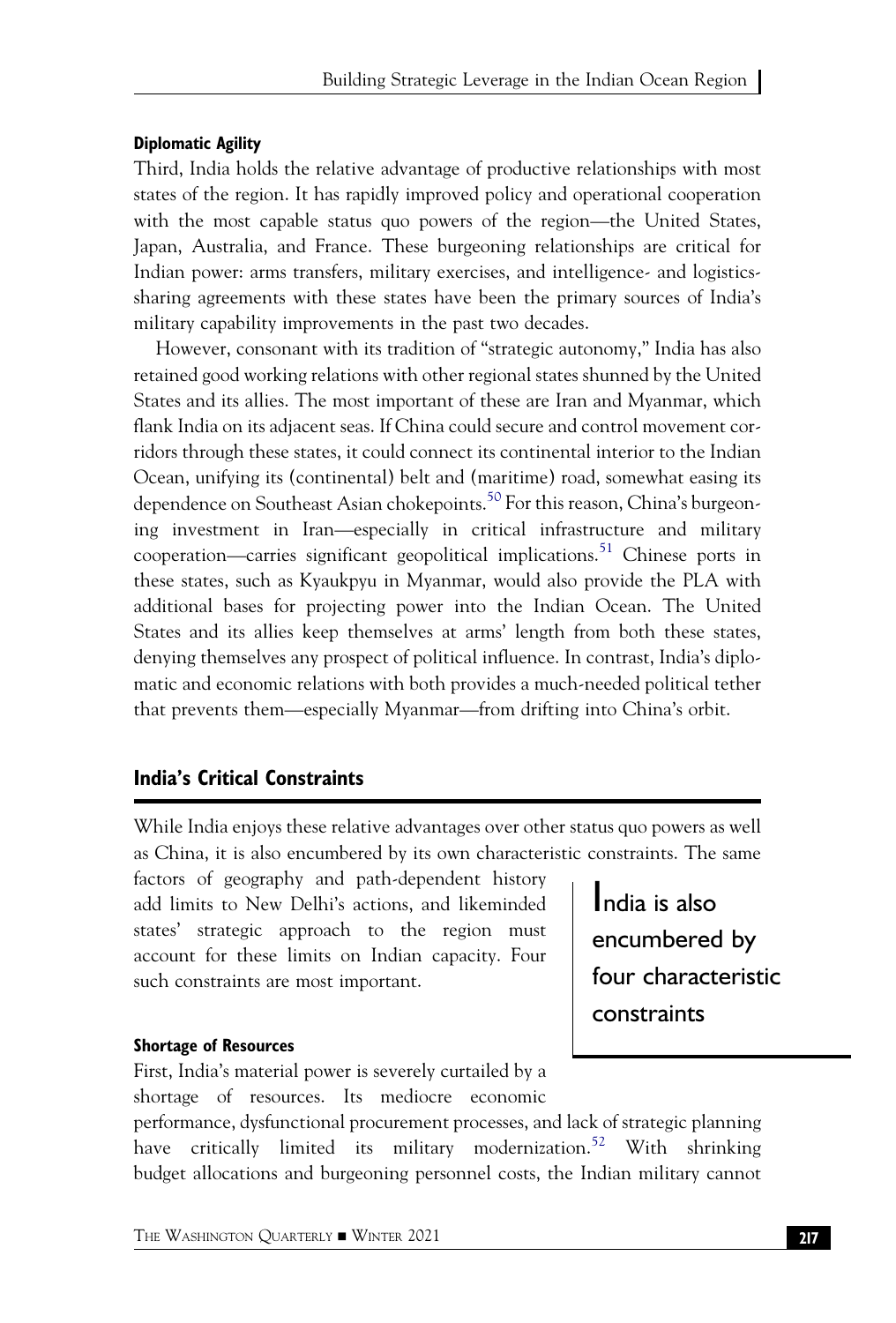sufficiently invest in capital acquisitions necessary for replacing outdated legacy platforms, let alone for new power projection capabilities.<sup>[53](#page-28-13)</sup> It has, for example, cut back on its planned acquisitions of P-8I maritime patrol aircraft and Sea Guardian armed drones.<sup>[54](#page-28-14)</sup> Its earlier plans for a 200-ship Navy have now been scaled back to 175 ships.<sup>[55](#page-29-0)</sup> Major acquisitions programs, either from domestic production or foreign sales—such as the Tejas light aircraft or the yet-undecided medium multi-role aircraft—routinely suffer years-long delays. With these resource constraints, Indian policy cannot buy its way to success. A strategy that hinges on, say, operating Indian aircraft carriers or submarines will not come to fruition for decades at best; more likely, relying on India's uncertain acquisition of future capabilities risks policy failure.

#### Continental Threat Perceptions

Second, India's military remains heavily dominated by threat perceptions and actions on its northern continental periphery, at the expense of the Indian Ocean region.<sup>[56](#page-29-1)</sup> Most of India's warfighting experiences have reinforced this strategic-cultural bias; even in recent years, its most acute militarized crises have been on its land borders, both against China (at Doklam in 2017 and in Ladakh in 2020) and Pakistan (in Kashmir in 2019). The Army accounts for [57](#page-29-2) percent of the Defence budget and 85 percent of military personnel.<sup>57</sup> The Indian Navy has led an increasing tempo of humanitarian assistance and disaster relief (HADR) missions across the region in recent years. But the Indian strategic community remains gun-shy about interventions in non-permissive environments after the disastrous 1987–90 intervention in Sri Lanka, a bruising counterinsurgency campaign that quickly came to be known as "India's Vietnam." India has certainly expanded its military presence and capabilities for the Indian Ocean region, but that expansion will continue to be of secondary importance for New Delhi compared to continental threats to its territory.

#### Reluctance to Dominate

Third, India remains sensitive not to appear domineering over the region's small states—albeit often with mixed effect. As the erstwhile champion of post-colonial states and the global South, India has traditionally framed itself as a collaborative partner, respectful of others' sovereignty and preferences, rather than an agenda-setting hegemon. This framing often produces policy positions that may conflict with those of its likeminded status quo partners. It has rarely lent its support to US military interventions, for example. It even supported a 2019 UN resolution to evict British administration from Diego Garcia, which hosts a critical US military base.<sup>[58](#page-29-3)</sup> And as noted above, it resiled from military intervention in the Maldives crisis of 2018. Given the choice, India is more likely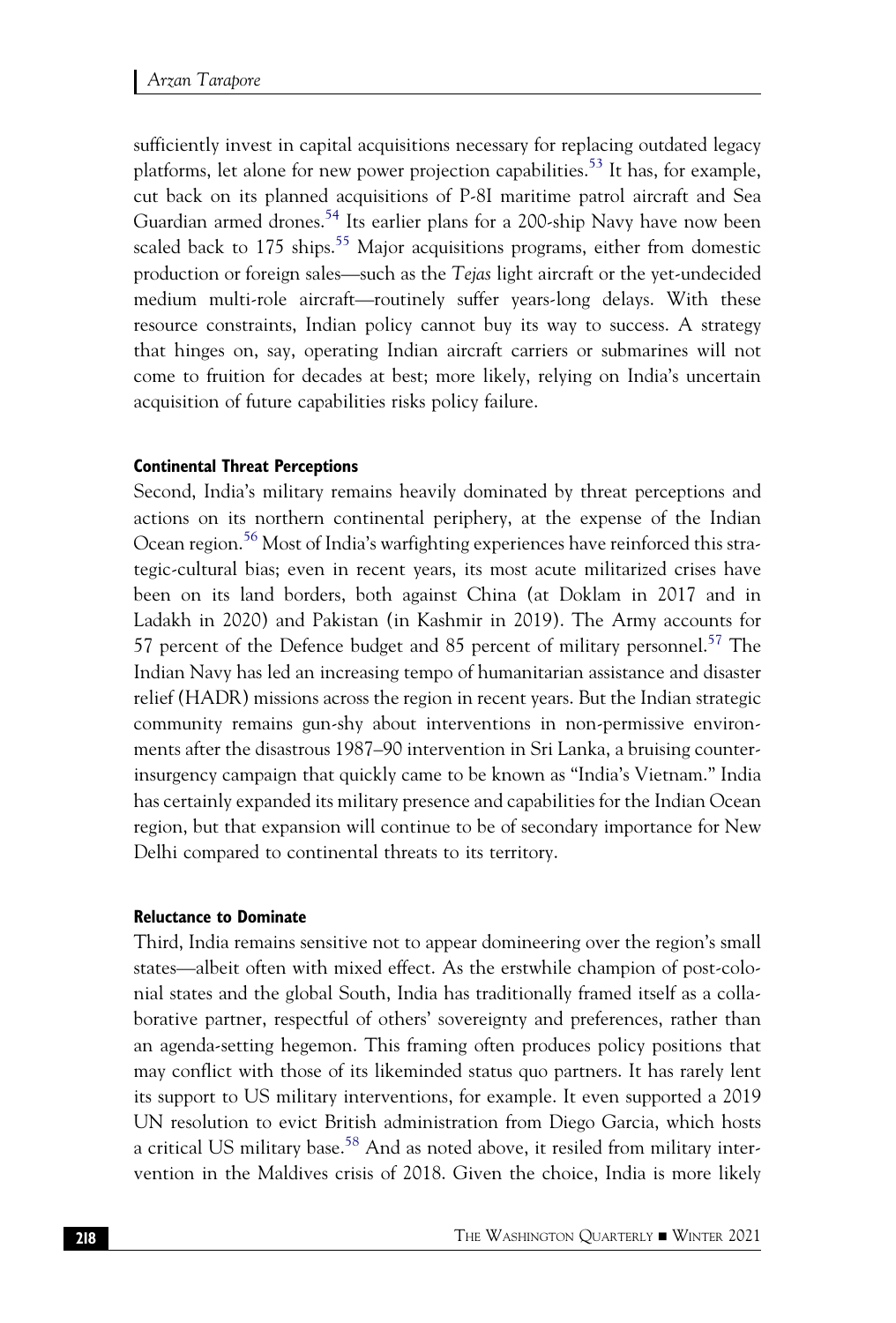to choose low-profile or deniable policy tools rather than trumpeting highly visible military interventions.

#### Suspicion of Formal Alliances

Fourth, India remains reluctant to ally itself openly and formally with any other major power. It has deepened its strategic relationship with the United States, informal groupings such as the Quad, and other likeminded partners such as France. Through such activities and joint statements, the direction of its political outlook in favor of the status quo and in opposition to Chinese revisionism is clear. This alignment with the United States will probably accelerate following the still-unresolved 2020 border crisis, which has galvanized Indian domestic opinion against China.<sup>[59](#page-29-4)</sup> Even in this environment, with fatal skirmishes on the Chinese border and US security cooperation at unprecedented levels, India's External Affair Minister Jaishankar insisted that India "will never be" part of an alliance. $60$ 

In part, this reluctance to join a formal alliance is probably a function of bureaucratic processes that retard diplomatic engagement and residual reflexive anti-Americanism in some quarters of the Indian state. But in part, it also reflects a deliberate policy choice to calibrate its engagement, especially with the United States—India sees the threat of closer alignment with the United States as a source of leverage against China, and declaring a close alliance would expend that leverage.<sup>[61](#page-29-6)</sup> Indian officials may also believe that reassuring China of India's independence from the United States will mollify Beijing, which could yet flex its muscles more than it has.  $62$  As the materially weaker power, New Delhi is perfectly rational in seeking to avoid a costlier and riskier security dilemma with China. Whatever the reasons, India's partners should recognize that it prizes this utility of "strategic autonomy," will continue to calibrate its confrontation against China, and will withhold a more formal or complete alignment with the United States or other powers.

### Building and Operationalizing Strategic Leverage

As the preceding strategic assessment shows, India will play a central role in the Indian Ocean region—but it does not offer salvation. Its geography allows it relatively easy reach to key SLOCs and chokepoints, but, given resource shortfalls and continental priorities, its navy will struggle to control them; it boasts significant political access and influence across the region, but it would prefer not to be seen as a unilateral power or to needlessly provoke China; it has deepened partnerships with likeminded status quo powers such as the United States and the Quad, but it will assiduously maintain policy independence from them. Given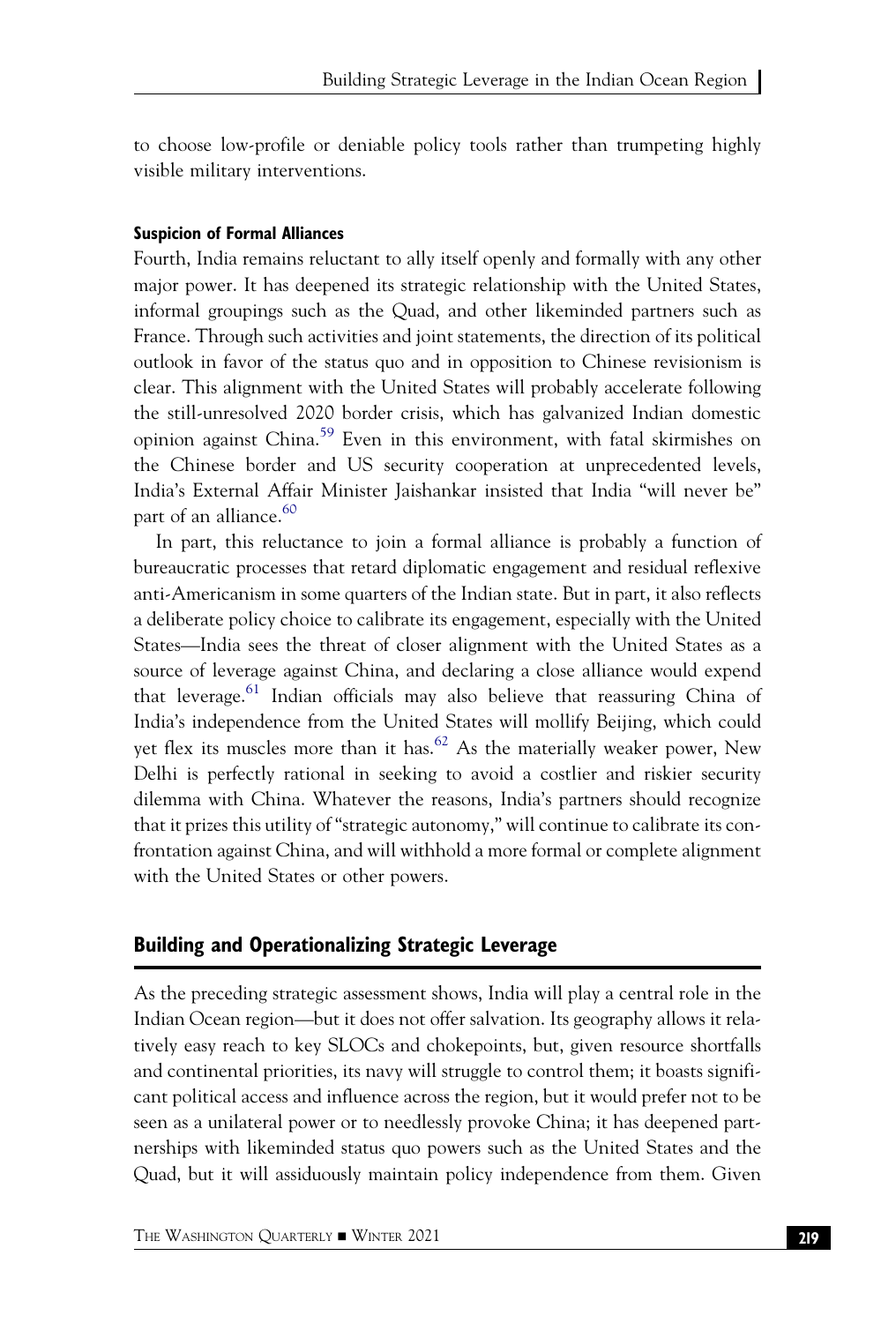these advantages and constraints, a strategy that continues to seek to match China symmetrically by building material power or threatening to impose prohibitive costs is likely to fail.

A more viable option is to build their collective strategic leverage in the Indian Ocean region

A more viable and effective option is for the United States, other Quad members, and other likeminded partners to work with India to build their collective strategic leverage in the Indian Ocean region. As I showed in the preceding sections, India already has considerable leverage to influence regional politics and security. A fruitful strategy would consolidate those advantages and operationalize them in ways that thwart potential Chinese coercion or positional advantage in wartime while being mindful of India's constraints.

Building strategic leverage is a concept that focuses on consolidating political and military capabilities while deliberately eschewing signals of adversarial intent that may intensify the security dilemma against a betterresourced and resolved China. Strategic leverage has both political and military dimensions: the political dimension would seek to protect smaller states from potential Chinese coercion by binding them more closely to India and its partners; the military element would seek to develop Indian and partner capabilities to deter aggression and generate military options to counter Chinese force projection. Building strategic leverage is an approach that is particularly well-suited to India and its Quad as well as other partners that seek to mitigate strategic risk—it would not require a significant growth in Indian material power or consistently uniform policy approaches among supporting partner states.

Strategic leverage would mitigate risk by using the logic of deterrence by denial. As I noted above, current policy responses are either bereft of a clear theory of success or rely on unworkable logics of punishment. In contrast, deterrence by denial seeks to reinforce defensive bulwarks to convince a potential adversary that aggression would either fail outright or be prohibitively costly. Ideally, the adversary is dissuaded from aggression; but even if the adversary is undeterred, denial would seek to physically or politically impede the aggressor from achieving its goals.<sup>[63](#page-29-8)</sup> Some analysts have already made compelling arguments for the United States to pursue a denial strategy in its priority theater in the western Pacific.<sup>[64](#page-29-9)</sup> Similarly, the United States, India, and their partners could mitigate the risks of Chinese military expansion in the Indian Ocean region if they convince Beijing that coercion would either fail or incur too high a material or political cost and that it could not triumph in a limited war. Even if Beijing is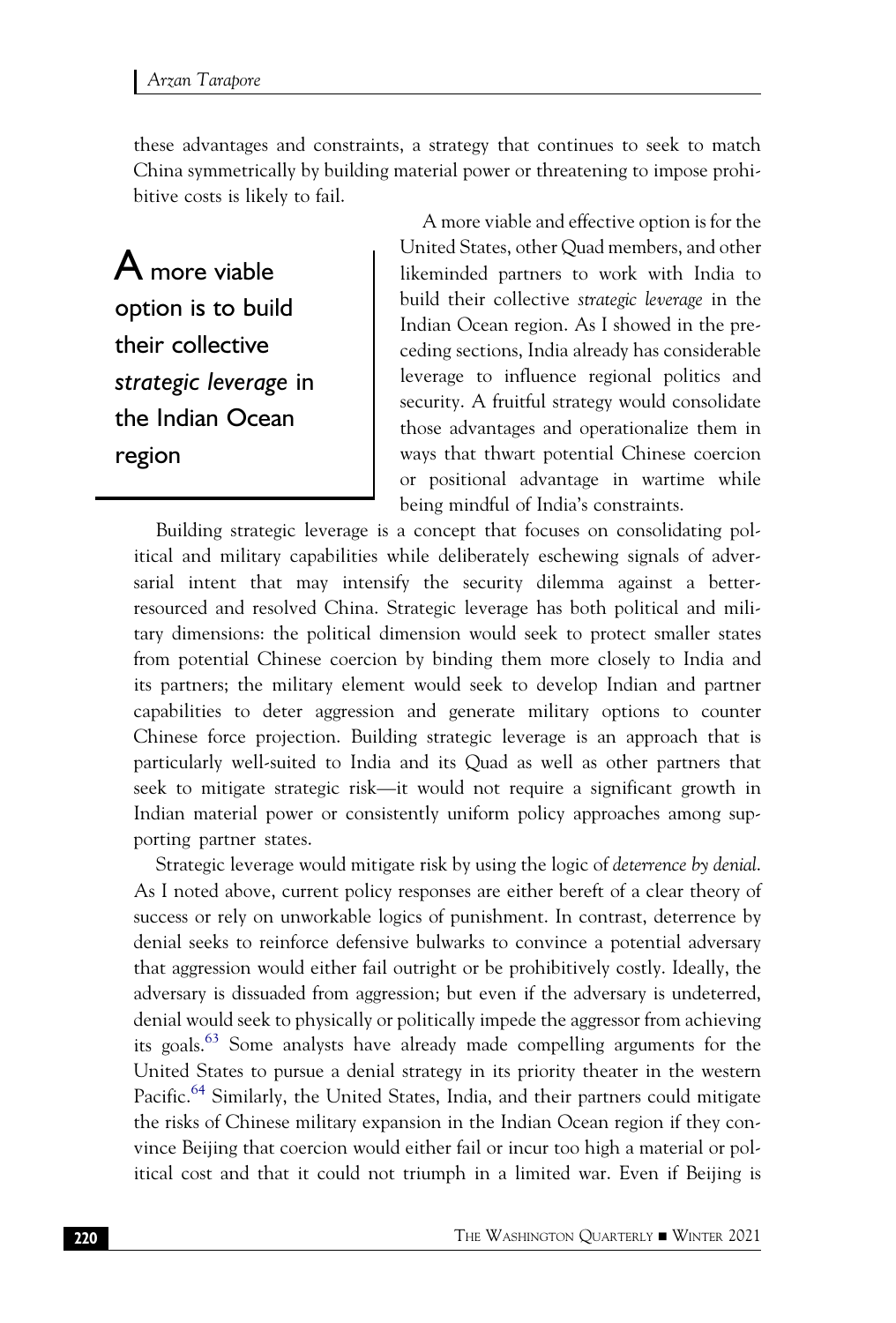undeterred from acting in a particular case, a failed or unexpectedly costly episode may give it pause in subsequent cases.

To reinforce this deterrence by denial, India and other likeminded partners would need to thicken political relationships with the institutions of regional states and develop military capabilities that counter China's force projection capacity. Such a campaign to build strategic leverage would purposefully mitigate the risks of Chinese military expansion and shape the region by erecting strong new defensive bulwarks in peacetime, rather than reacting to spot-fires initiated at times and places of Beijing's choosing. These actions would allow the Quad, for example, to consciously prioritize—through a deliberate planning process—the states, sub-regions, or issues where they would prefer to concentrate their riskmitigation resources and attention.

There is no single way to operationalize a campaign of building strategic leverage. While strategic leverage can and should be a comprehensive approach that builds an array of political connections and military capabilities, this paper offers an indicative foray emphasizing some elements of defense policy. In the remainder of this section, I present four nominal lines of effort to illustrate how that may be implemented. For each line of effort, I explain the strategic logic of how an action would mitigate the risks of Chinese coercion and/or wartime advantage while offering purely illustrative examples of such actions. Some of the illustrative policy options are deliberately designed as aspirational "stretch goals," which current governments may consider implausible. These options may, however, become politically feasible if there is an escalation in Chinese provocations, or after an exogenous shock—in the same way that the 2004 Boxing Day tsunami catalyzed rapid joint action by the United States, India, Australia, and Japan, which then evolved into the first iteration of the Quad.<sup>[65](#page-29-10)</sup> Today's likeminded partners, accordingly, should be prepared to act with alacrity in the event of a crisis or shock.

#### Institutional Binding

The first line of effort would seek to ensure that the government machinery of smaller regional states is institutionally bound more closely to India or other likeminded powers. This step would seek to ensure that small states' governments have a broad bureaucratic or military base of support for a continued security partnership with India. It would help to generate internal support for policy continuity and resistance to sudden shifts in the small states' security orientation. Thus, even if China seeks to curry favor with a state's particular leadership, the state's bureaucracy and military would be bound by both formal mechanisms, such as treaties or memorandums of understanding, and informal resistance among officials, both of which would make rapid security policy shifts more difficult.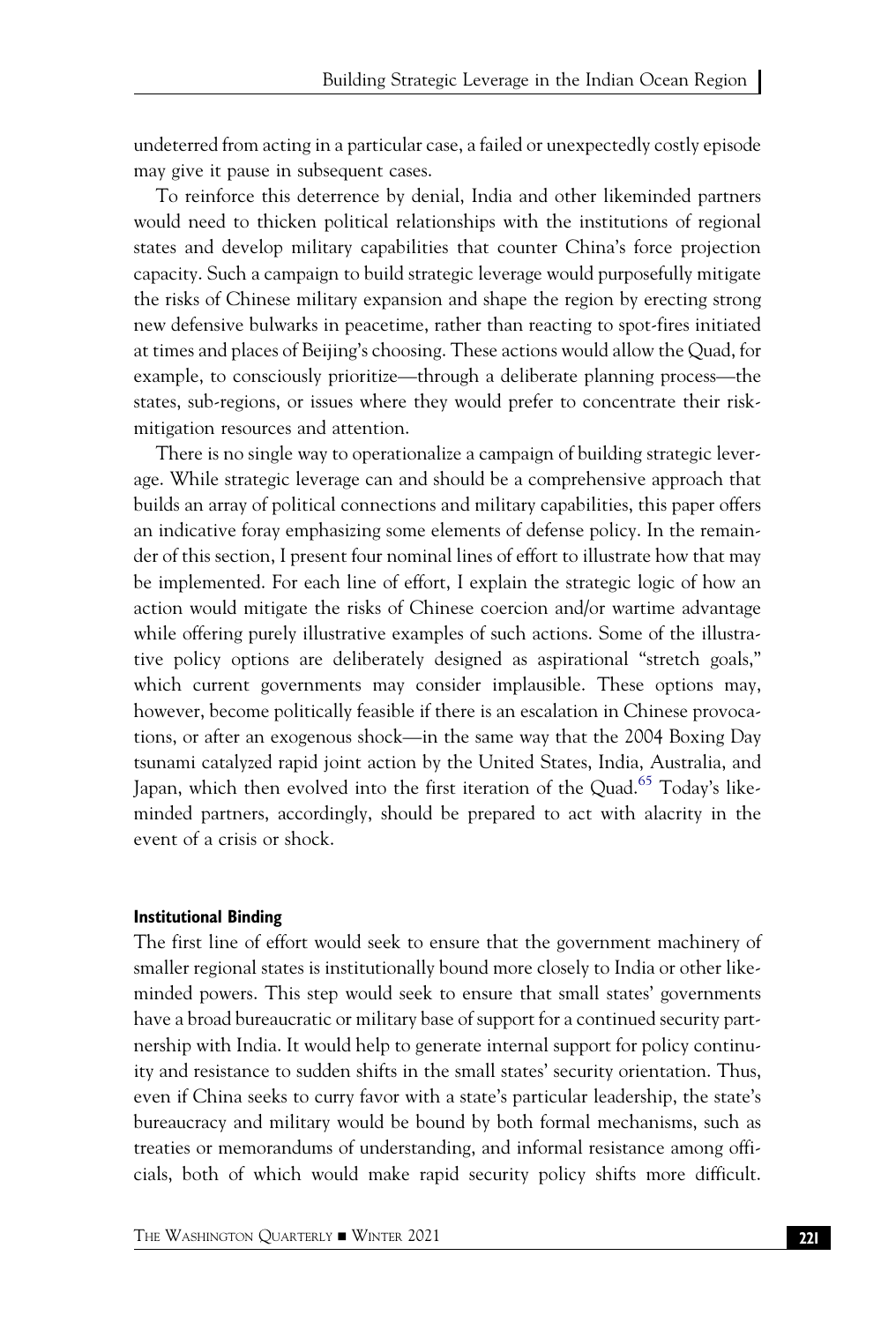None of this provides a guarantee of impeding Chinese coercion, but it creates obstacles and resistance to it.

India has already embarked on several regional binding initiatives. One recent example is the South Asia Satellite (designated as GSAT-9), launched by the Indian Space Research Organisation in 2017. The satellite provides communications and meteorological information to several South Asian states as a "gift" from India.<sup>[66](#page-29-11)</sup> Another example is the Information Fusion Centre—Indian

Institutional binding may be most promising at the military-to-military level

Ocean Region (IFC-IOR) in Gurgaon, inaugurated in 2018. The IFC-IOR is operated by the Indian Navy but shares maritime domain awareness information with a range of regional countries.[67](#page-29-12) Such initiatives not only offer a high-profile largesse and critical services to regional states, but they also habituate those states' technical and military establishments to routine interaction and interdependence with India. In several regional states, such as

Indonesia, the military will be the most organizationally stable and politically influential institution; thus, institution-binding may be most promising at the military-to-military level. Such institutional links are the stuff of broad and enduring alignments that would complicate any third party's plans to coerce policy changes.

An aspirational example of institutional binding would be a multinational military headquarters—perhaps the "Indian Ocean Task Force" (IOTF)—that would be based in India but include military officers from several regional states integrated in key staff positions. It may even include representatives from other likeminded powers that have extensive experience in multinational operations, such as the United States and Australia.[68](#page-29-13) The IOTF would be a standing institution that could develop contingency plans, test those plans in command-post exercises, and organize field training exercises. Once running at full operating capability, it would represent a "turn-key" operation that could be easily expanded during a contingency and could command Indian-led multinational HADR operations. For regional states, officer rotations at IOTF would provide a sought-after training opportunity and valuable transparency of India's military organization and processes. Such an operation would of course require both India and its regional partners to display a significant degree of trust—integrating principal staff officers is usually practiced only among the most mature partnerships<sup>[69](#page-29-14)</sup>—but it would also be an invaluable mechanism for building trust and strategic interdependence. As IOTF demonstrates its utility, both for peacetime interdependence and in contingency operations, it would emerge as a key pillar of security cooperation between India and regional states.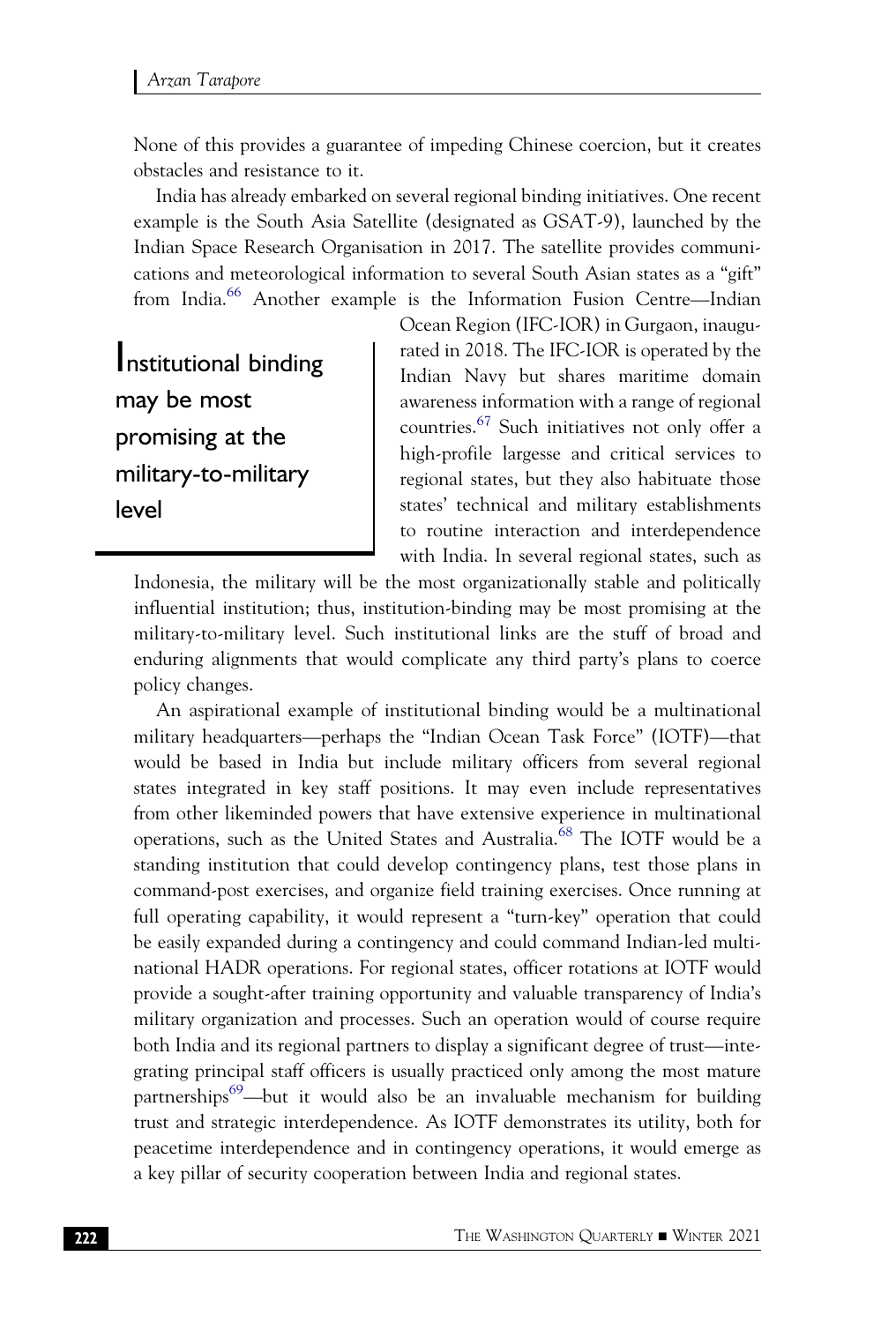Of course, such an initiative would be extremely ambitious and is unlikely absent a significant catalyst to bring the regional states together. In the meantime, an intermediate option, in which India hosts a disaster-relief coordination center, $70$  rather than a standing headquarters with command arrangements, would still modestly advance the purpose of institutional binding.

#### Forward Presence as a Tripwire

The second line of effort in building strategic leverage would involve the forward deployment of Indian or other partner personnel or materiel across the region. This forward presence could be in the form of military units or other government agencies. Borrowing a principle from the theory of extended deterrence, the aim would be to establish an Indian "tripwire" across the region, which would implicate Indian or other partner interests should the host nation fall victim to coer-cion or attack.<sup>[71](#page-30-1)</sup>

This line of effort guards against a threat of a Chinese military intervention designed to coerce a smaller regional state, even if it has an ostensibly benign purpose such as protection of Chinese citizens or assets. The tripwire need not comprise a major military unit and need not offer any materially meaningful defensive power—its purpose would largely be political and symbolic, so even a small detachment of military personnel, government officials, or valuable equipment may suffice. Its ultimate purpose is to ensure that the potential Chinese military intervention also engages the interests of the tripwire provider, presenting a visible obligation for the tripwire provider to claim an ongoing stake to be involved in the contingency.

India may be best placed, among Quad members, to deploy a tripwire across much of the region, given its long-standing and broad political relations. But even a non-combat Indian military presence may not be welcome in some states—in which case a tripwire from any of the Quad members would be effective. An Indian tripwire would stand as a material commitment to the security of the host nation without the need to enter into a formal alliance, which would otherwise irk New Delhi. A forward presence in a smaller regional state would, in effect, serve to internationalize a dyadic dispute between China and the less-powerful regional state, increasing the risk that India or another Quad member would become involved and thereby raising the costs to China of coercion against small states.

Ideally, a tripwire would deter Chinese aggression. China often uses extreme power asymmetries to its advantage by using gray zone tactics against a single, less powerful adversary to quickly achieve its goal, as it has done repeatedly in asserting its territorial claims in the South China Sea. But by the same token, Beijing has backed down from coercive threats when multiple states, especially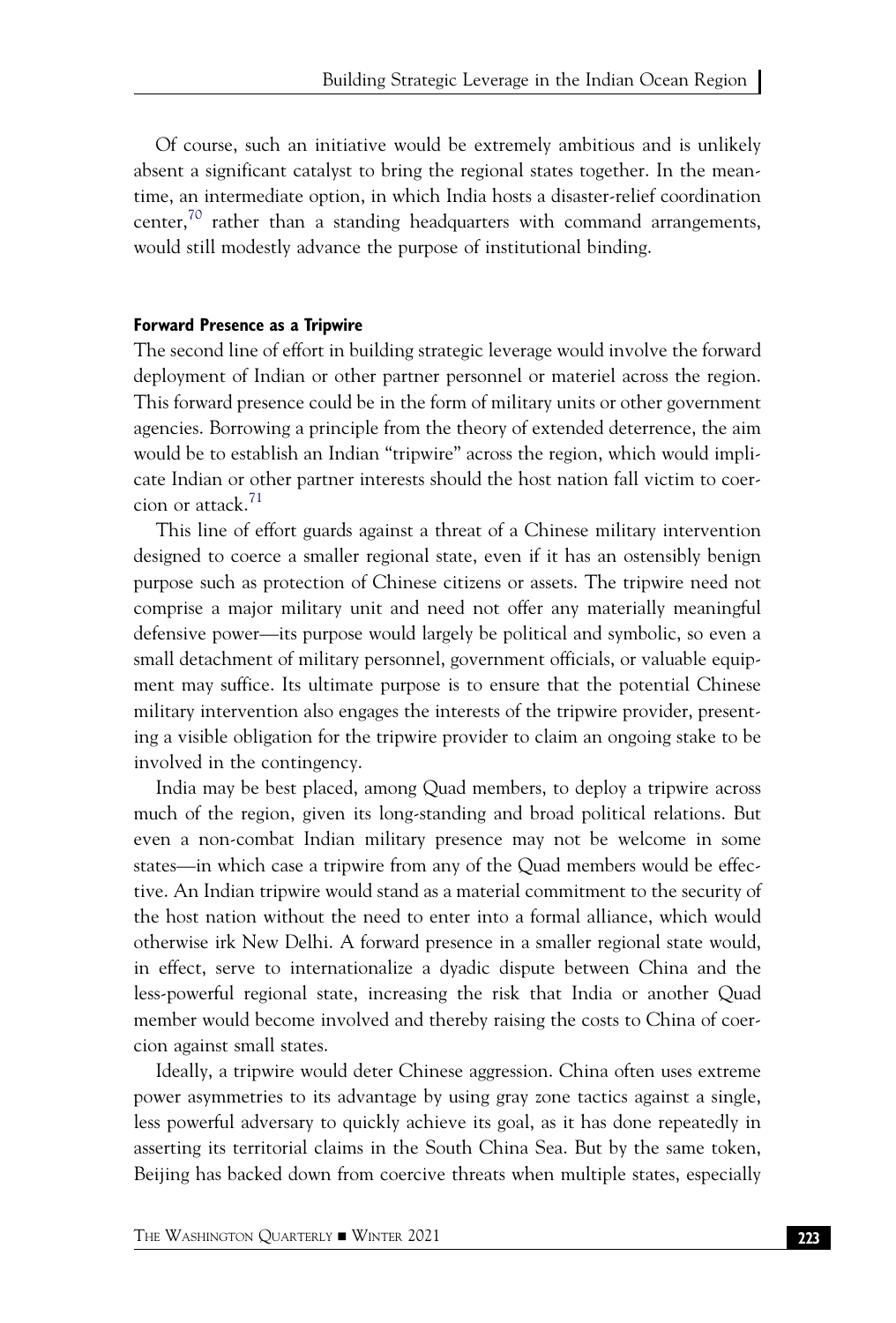major powers, are involved in a dispute. For example, in 2019, China was unsuccessful in coercing Vietnam to halt the Hakuryu-5 rig's offshore drilling at Vanguard Bank. Vietnam used an array of naval and diplomatic tactics in the months-

Ideally, a tripwire would deter Chinese aggression long stand-off, internationalizing the dispute through demarches and public diplomacy though China was probably also dissuaded from escalating because Hakuryu-5 was not only a Vietnamese asset but also a Japanese rig being operated by Russia's national oil company.[72](#page-30-2) Other rival claimants have begun to recognize this dynamic: Indonesia, for

example, is seeking foreign investment in the Natuna Islands from Japan and Australia, not only to develop them economically but also to deter future Chinese coercion in their disputed waters.<sup>[73](#page-30-3)</sup>

India already maintains small military detachments in other countries. Most notably, it supplies experienced military officers to command key elements of Mauritius' security forces, including its only helicopters and offshore patrol vessel, and provides the Mauritians with specialized training, mentorship, and niche capabilities.[74](#page-30-4) India has shown a willingness to send forces abroad on rotational deployments—for example, it deployed an Indian P-8I maritime patrol aircraft to the French-administered island of La Reunion in 2020 for joint patrols with French forces.<sup>[75](#page-30-5)</sup> These Indian deployments, which are not necessarily a combat force and may not be large or permanent, nevertheless demonstrate the type of forward presence that both India and various host nations across the region could comfortably accommodate.

The concept of rotational deployments could also be part of more aspirational goals involving the Quad. For example, Australia plans to upgrade its runway on Cocos Island to accommodate its P-8A maritime patrol aircraft and could then also host Indian P-8Is.<sup>[76](#page-30-6)</sup> More broadly, trilateral cooperation between India, Australia, and Indonesia could pool scarce naval surveillance capabilities in the key maritime area around the Lombok and Sunda straits—which, along with the Malacca Strait, are the choke-points between the Indian Ocean and the South China Sea—and help to create a more complete maritime domain awareness picture that the parties could share and use collaboratively.<sup>[77](#page-30-7)</sup>

In such cases, an Indian forward presence would carry significant military utility—but quite apart from the operational benefits, an Indian tripwire in the region represents a significant signal of New Delhi's political commitment to defending its partners from coercion. Such a tripwire would not be automatic: it would still require a political decision by New Delhi to act if its tripwire is engaged. To the extent that a tripwire would have a deterrent effect, it would be precisely because it generates its own risk to China, India, and the state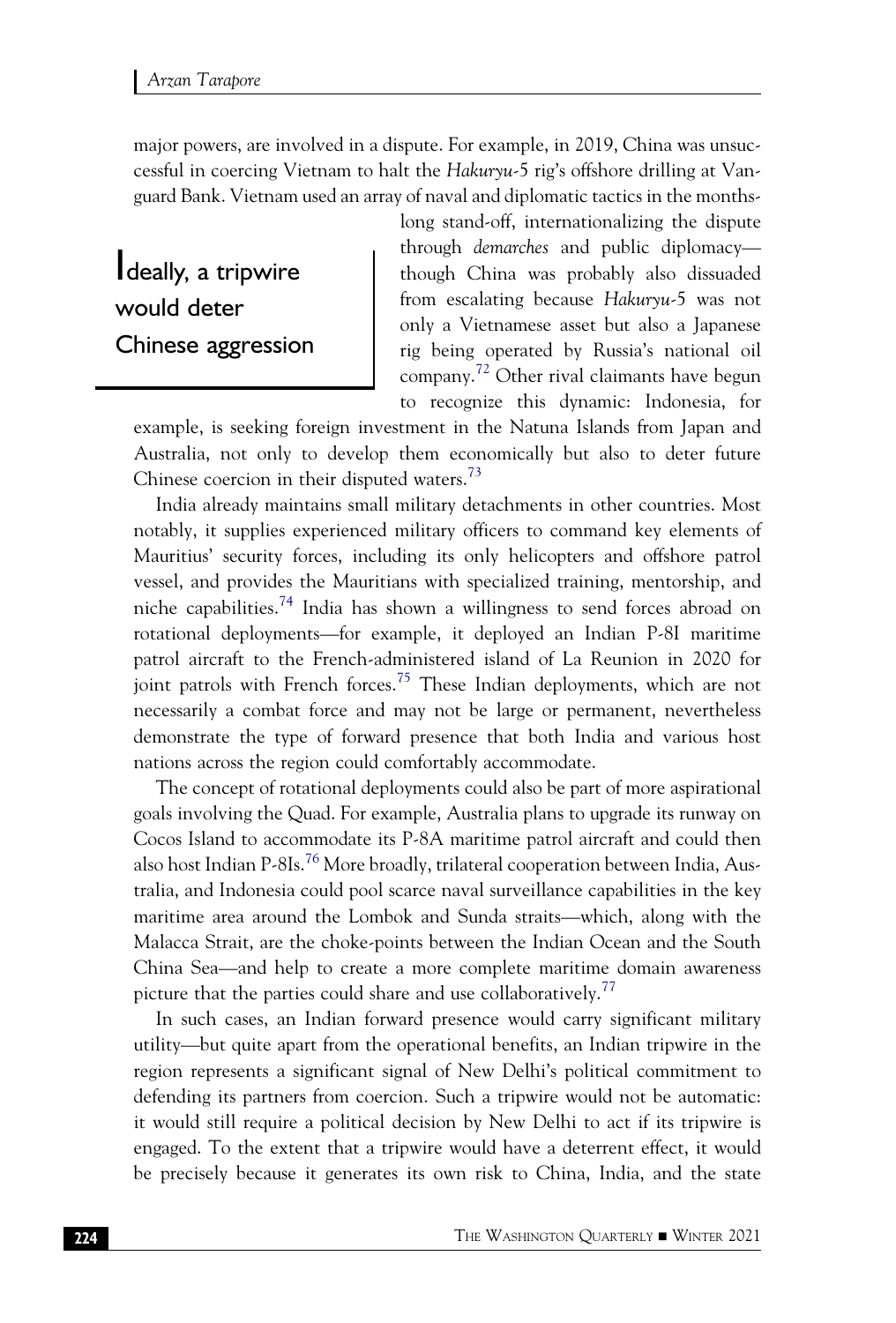where the tripwire is laid.<sup>[78](#page-30-8)</sup> Similarly, smaller regional states retain their agency —some may be more inclined to hedge between India and China rather than accept an Indian tripwire deployment. Nevertheless, to the extent that India establishes tripwires, they would create a public commitment and a greater incentive for India to mitigate the risk of Chinese aggression across the region.

#### Interoperability with Capable Partners

The third line of effort would seek to build interoperability among capable status quo partners—especially between India and partners such as the United States, Japan, Australia, and France. The aim would be to build the military effectiveness of not only India, but other likeminded powers that may seek to operate in the Indian Ocean in concert with India. If these powers' militaries can communicate, resupply, and conduct combat operations seamlessly together, they will multiply the force available to deter coercion or conflict; in the worst case, they will multiply the force available in wartime.

Interoperability, then, is the key to offsetting the resource constraints that afflict all Quad members and the problems inherent in coalition operations. With interoperability, the region will not have to depend on India's uncertain military expansion. Interoperability would benefit from likeminded militaries

operating the same equipment, but that is neither necessary nor sufficient—interoperability also benefits from common or mutually intelligible processes and approaches to planning and command.[79](#page-30-9) Critically, by focusing on the tactical level, this effort would focus squarely on military capabilities rather than intent—it would increase strategic leverage regardless of fluctuations in national policy, and it certainly does not require the politically infeasible step of India formalizing a military alliance with the United States.

Interoperability is the key to offsetting the resource constraints for all Quad members

India has taken significant steps to build interoperability with its status quo partners. Its growing arms acquisitions from the United States means it operates an increasing amount of common equipment. For example, its P-8I aircraft are a variant of the P-8As operated by the United States and Australia, and it plans to acquire the same MH-60R helicopters that the United States and Australia operate. These common platforms among the three navies should facilitate combined anti-submarine warfare operations. India has also signed formal "foundational" agreements to enable the sharing of logistics support, secure communications, and geospatial data with the United States; it has signed, or plans to sign, similar logistics pacts with others including France, Singapore,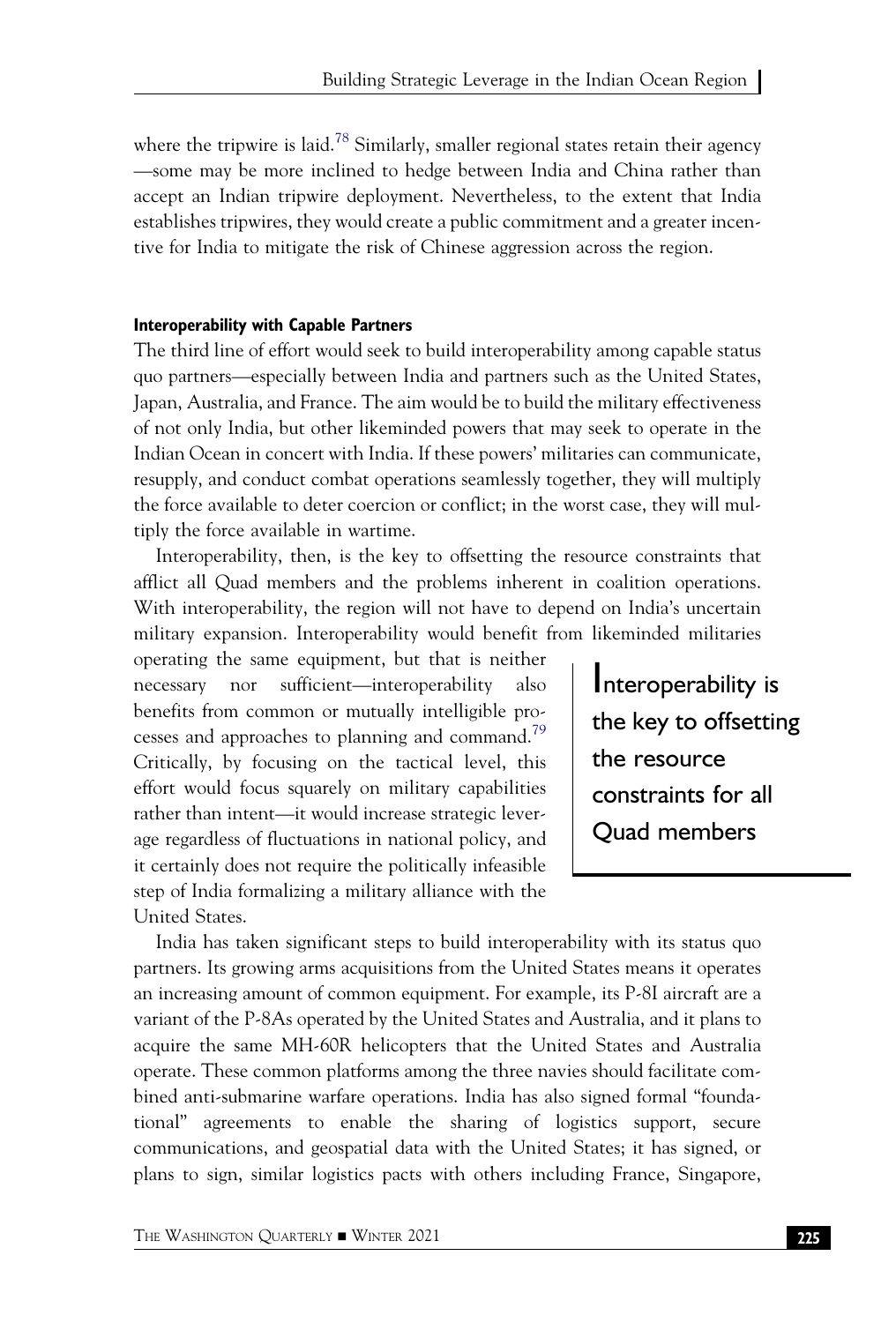Russia, South Korea, and Australia.[80](#page-30-10) Finally, the Indian military has vigorously expanded its roster of joint military exercises, granting greater mutual transparency with partner militaries and building habits of cooperation.

The next steps in interoperability are incremental—expanding the types of weapons systems and mission sets where India's military can operate effectively with partners. Primarily, this would require partner interoperability to be a major consideration—alongside battlefield performance, cost, and industrial offsets—for Indian procurement activity. An aspirational goal would see this interoperability extend beyond field operations and into the spheres of intelligence and planning. This extension may include interoperable information systems for the timely sharing of more-sensitive intelligence and ultimately mutually visible or even combined contingency planning. More interoperable intelligence and planning would allow India and its partners to respond with speed and mutual trust in regional contingencies. This improved response would be valuable for any military operation, but it would be especially important in cases of Chinese coercion that use gray zone tactics, which can most effectively be countered with speed of action and multilateral coordination.<sup>[81](#page-30-11)</sup>

#### Military Capabilities for Sea Denial

The final line of effort to build strategic leverage is to develop military capabilities for sea denial. In a naval strategy of sea denial, India and its likeminded partners would disrupt and raise the costs of China's offensive naval operations, thereby deterring or preventing China from projecting force and, if necessary, threatening to interrupt its use of SLOCs for military or paramilitary purposes. A strategy of sea control—the lodestar of Mahanian sea power—seeks the ability to use the seas unmolested, but generally requires a much higher threshold of naval power, and the ability to find and decisively defeat the enemy fleet. In contrast, sea denial would require India and its likeminded partners to have somewhat more modest capabilities—to hold PLA forces at risk or to destroy them, if necessary, in a limited conflict. Sea denial comes in multiple forms—my use of the term aligns more closely with the concept of "guerrilla warfare at sea," rather than the more ambitious concept of erecting an impermeable barrier at sea. [82](#page-30-12)

In this framework, sea denial would be intended to counter China's force projection capabilities, especially its undersea, aircraft-carrier, and amphibious capabilities. These offensive capabilities, which already exist but are rapidly growing in numbers, would greatly expand China's ability—and, therefore, the strategic risk—to use direct military coercion. They, along with China's expanding base access arrangements, would also enable the PLA to range significant force across the entire Indian Ocean region, giving it positional advantages in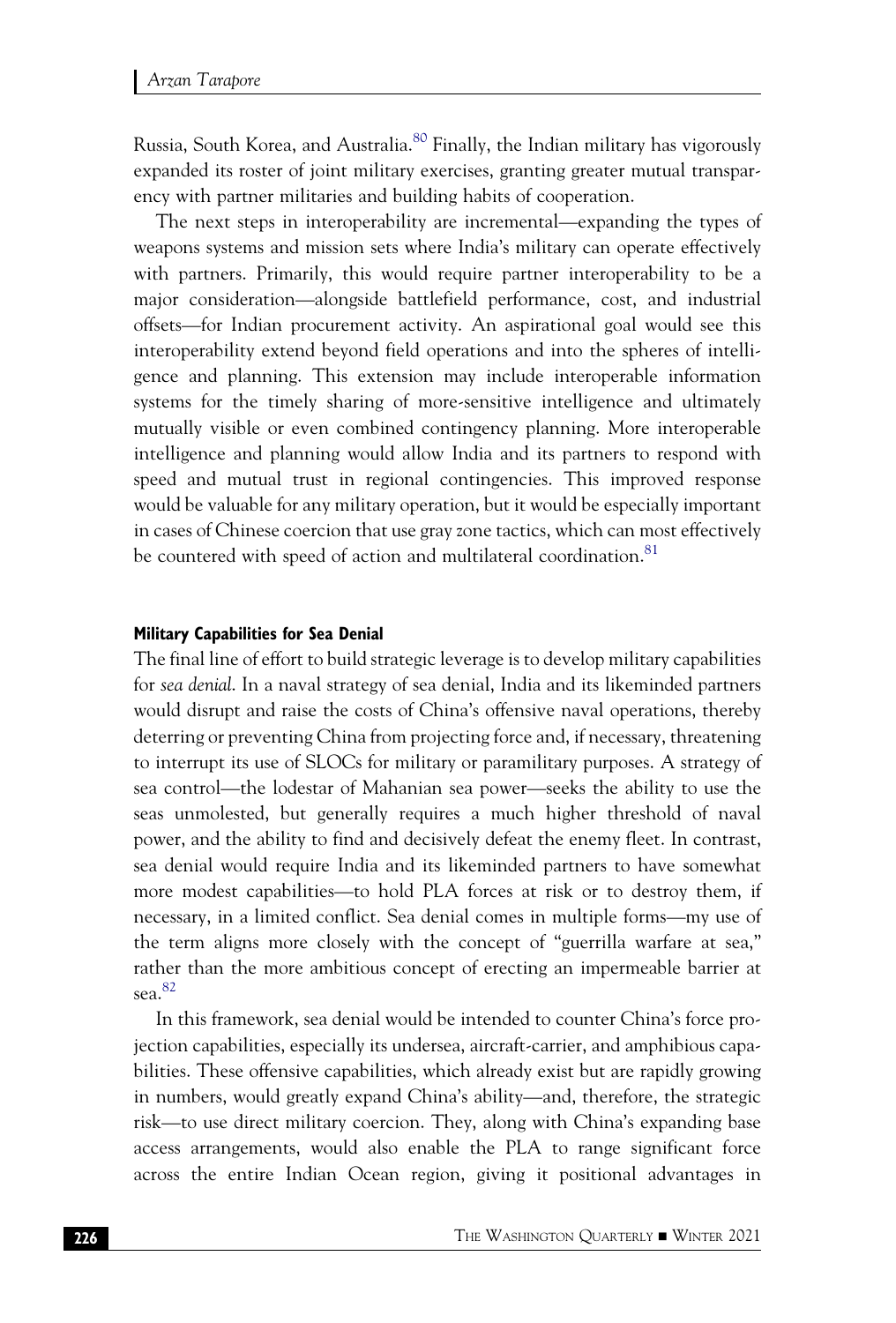wartime. India and its likeminded partners could most effectively mitigate this risk by concentrating military capabilities for sea denial near the PLA's bases, SLOCs, and primary operating areas—that is, across the northern Indian Ocean, and especially in the Arabian Sea, the Bay of Bengal, and the Andaman Sea.

India's geographic centrality once again underscores its importance as the lead likeminded partner in implementing a sea denial strategy. India's partners, especially the United States and Australia, would play a key role. They have already published strategic or doctrinal documents outlining their plans to develop long-range sea denial capabilities: the US Marine Corps' "expeditionary advanced base operations" concept and Australia's 2020 Defence Strategic Update both call for a long-term force structure built around long-range missiles.<sup>[83](#page-30-13)</sup> India and its supporting partners could share tactical expertise, refine skills with combined and increasingly complex multinational training exercises, provide mutual

logistics supply, and ultimately share intelligence and plans.

The Indian Navy, however, is best positioned to monitor and deploy across the whole Indian Ocean littoral and is accordingly best placed to orchestrate a sea denial strategy. At the same time, given New Delhi's resource limitations and its strategic preferences to avoid intensifying security competition with China, it need not base its modernization

I he Indian Navy is best placed to orchestrate a sea denial strategy

plans on acquiring destabilizing or unrealistic new capabilities. To effectively execute a denial strategy, India could prioritize capabilities that can track and prosecute enemy surface and undersea targets, rather than the prestige platforms such as aircraft carriers that a more traditional Mahanian strategy of sea control would require.

In practice, sea denial in the Indian Ocean amounts to an immediate priority on anti-submarine warfare (ASW) and mobile precision fires, such as cruise missiles mounted either on aircraft or mobile launchers. Such capabilities are far less costly and far quicker to build and field than the enormous undertaking that an aircraft carrier and its associated air wing and escorts would represent. They offer a more survivable capability—the multiplicity of aircraft and bases creates redundancy, whereas a single or small number of capital ships are much more vulnerable to attrition. The mobility of launch platforms—especially aircraft—is important because it would lend India the operational flexibility to concentrate its forces if necessary or "swing" them quickly from, say, the Bay of Bengal to the Arabian Sea or vice versa.

Moreover, aircraft and mobile missile launchers would add to crisis stability. When surface combatants are deployed even in routine peacetime "presence"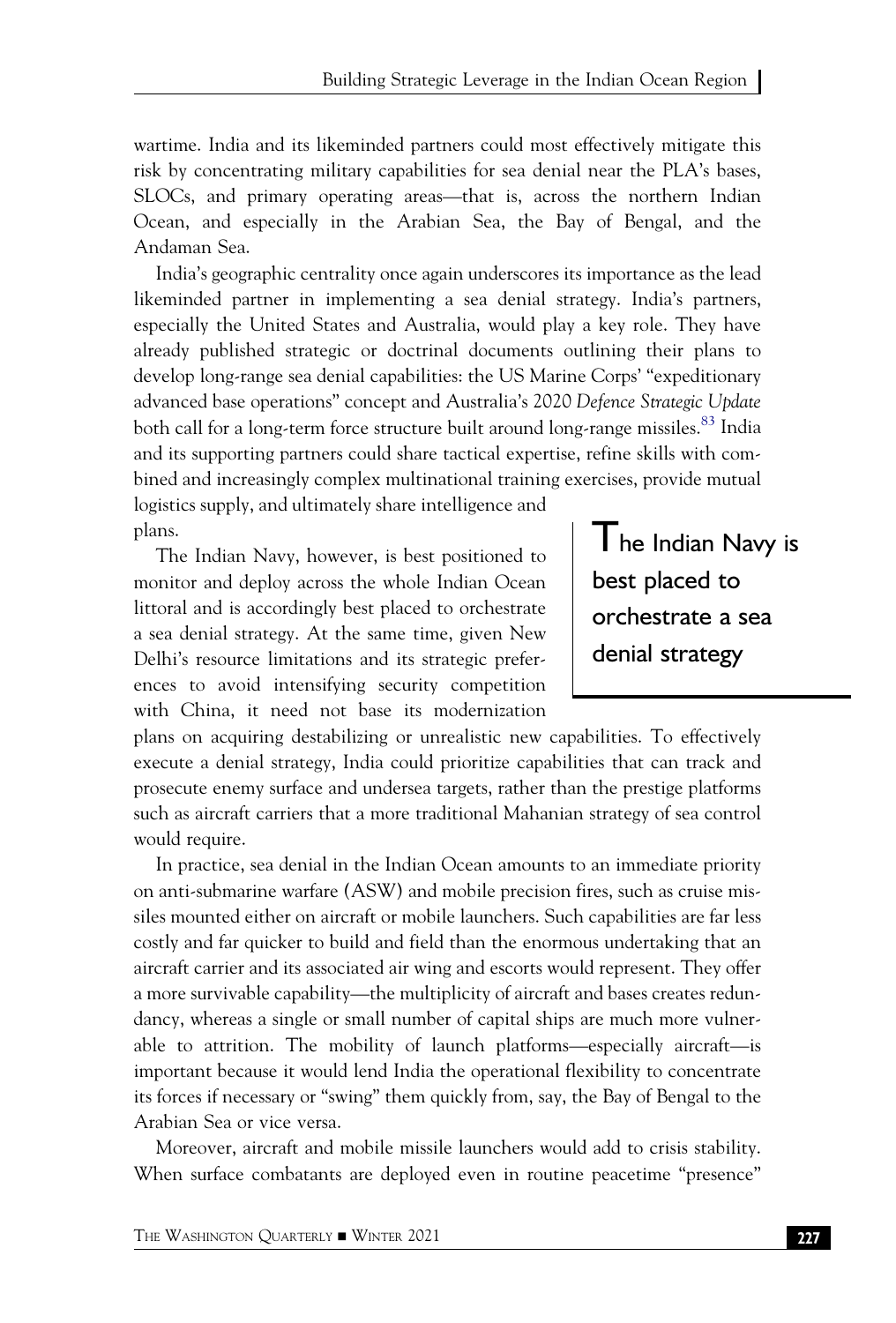operations, they convey with them "latent suasion" because they represent a very visible and persistent package of combat-ready military power in the area of deployment.<sup>[84](#page-31-0)</sup> In crisis, such a deployment to a chokepoint or contested area would be an escalatory act of coercion. In contrast, aircraft and missiles remain over the horizon in the rear—they need not establish a visible presence, let alone a persistent presence, in the area of the potential target. Elevating their readiness levels in a crisis would not be as visible and threatening as a surface ship deployment. For this reason, force dispositions are also an important consideration: routinely deploying aircraft to offshore bases in peacetime—be they the Andaman and Nicobar Islands, Reunion, or even eventually Cocos Island—would create a normalcy pattern, whereas doing so only in wartime would send an escalatory signal. The Indian military already operates these qualitative capabilities, although it would benefit from a quantitative improvement, with a larger number of launch platforms and larger missile magazines, to give it operational flexibility and sufficient stocks in case of wartime usage.

The critical enabler for this denial complex is a robust intelligence, surveillance, and reconnaissance (ISR) and command and control (C2) network. Finding the enemy in a large ocean has always been a central challenge of naval strategy, and long-range precision weapons only exacerbate this problem because using them effectively requires search for and tracking of the enemy in an exponentially larger area. In this age of long-range precision fires, naval combat is often reduced to a "hider-finder" contest, where finding the enemy first confers a significant tactical advantage.<sup>[85](#page-31-1)</sup> Operational awareness is not only a matter of warfighting; in peacetime, China has gotten away with much of its threatening activity simply because its assets can remain undetected for some time—as in the case of the Chinese survey vessel recently discovered intruding in India's Andaman Sea EEZ. $86$  Thus, simply having a proven capability to find and track Chinese vessels would have a considerable deterrent effect against coercion.

India can use a combination of space-based surveillance, coastal radars, and surface ships for maritime domain awareness and to cue its attacking forces.<sup>87</sup> But an effective military deterrent would require high-fidelity ISR for targeting, as well as reliable sensor-shooter networks that can overcome the Indian military's inter-service organizational seams and be resilient to the enemy's offensive cyber disruption. If this is not sufficiently aspirational, an even more ambitious goal would be to spread that sensor-shooter network over a multinational coalition, where Indian forces can be cued by likeminded partners' interoperable ISR sensors or vice versa.

Sea denial, however, may not be one-sided. If India can deny Chinese forces the ability to operate freely in part of the Indian Ocean, China may be able to similarly restrict Indian and partner forces in the same area. This "mutual sea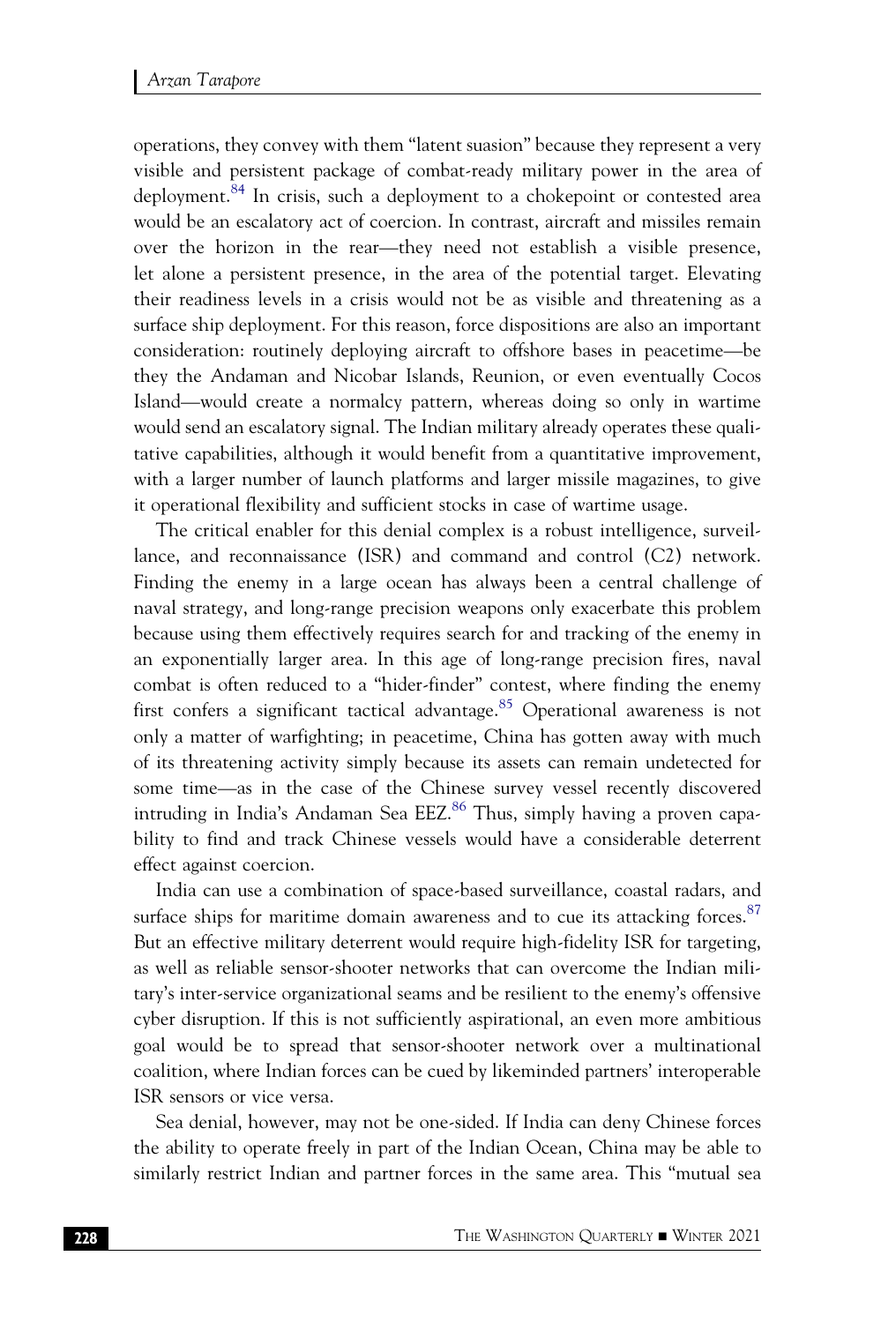denial" would render an area unsafe for either side's large naval formations, deter-ring both sides from major offensive actions.<sup>[88](#page-31-4)</sup> Indeed, based on current trends, this is the likeliest outcome in the Bay of Bengal.<sup>[89](#page-31-5)</sup> If China's existing development projects in Myanmar deliver it basing access, it could project persistent surface and sub-surface force into the Bay of Bengal. This presence would challenge the notion of an Indian naval and nuclear bastion in the Bay of Bengal and endanger critical resupply lines for the Andaman and Nicobar Islands. While India may chafe at an inability to control its adjacent waters, mutual sea denial would at least preserve a status quo where China is unable to achieve dominance. As long as India, supported by its likeminded partners, can keep pace with ASW capabilities, precision strike, and accompanying ISR enablers, it should retain the ability to defend the local status quo and thwart any aggressive Chinese military expansionist impulses.

## A More Realistic and Effective Strategy

A campaign of building strategic leverage is designed to mitigate the risks of Chinese military expansion in the Indian Ocean region. It would recognize that, among the United States and its likeminded partners, India is the most consequential power in the region. But rather than expecting India to replicate American strengths or mirror China's expansion, strategic leverage is a framework that follows directly from the strategic assessment of India's unique geographic and political advantages. Its "theory of success" rests on a layered defense of political relationships (through institutional binding and forward presence) and military capabilities (through interoperability and sea denial capabilities). Together, they would impede or raise the costs of Chinese coercion and counter its force projection capabilities, ideally deterring it from any aggression in the Indian Ocean. At the same time, strategic leverage offers policy subtlety that is mindful of India's material and political constraints. Rather than advocating a full-frontal strategic competition with China, which may be counterproductive for a modestly growing India, it demands realistic increases in capability and eschews bold declarations of confrontation.

Strategic leverage offers a framework for recommended action—an underlying logic with illustrative lines of effort—rather than specific prescriptions. It therefore accommodates a scalable range of specific policy options, depending on the material resources available, the political appetite for action, and the specific subregion or issue in question. The region may not be ready for an Indian Ocean Task Force for years yet, but Indian policymakers and military planners can still appreciate the imperative of institutional binding and execute other, more modest proposals in that vein.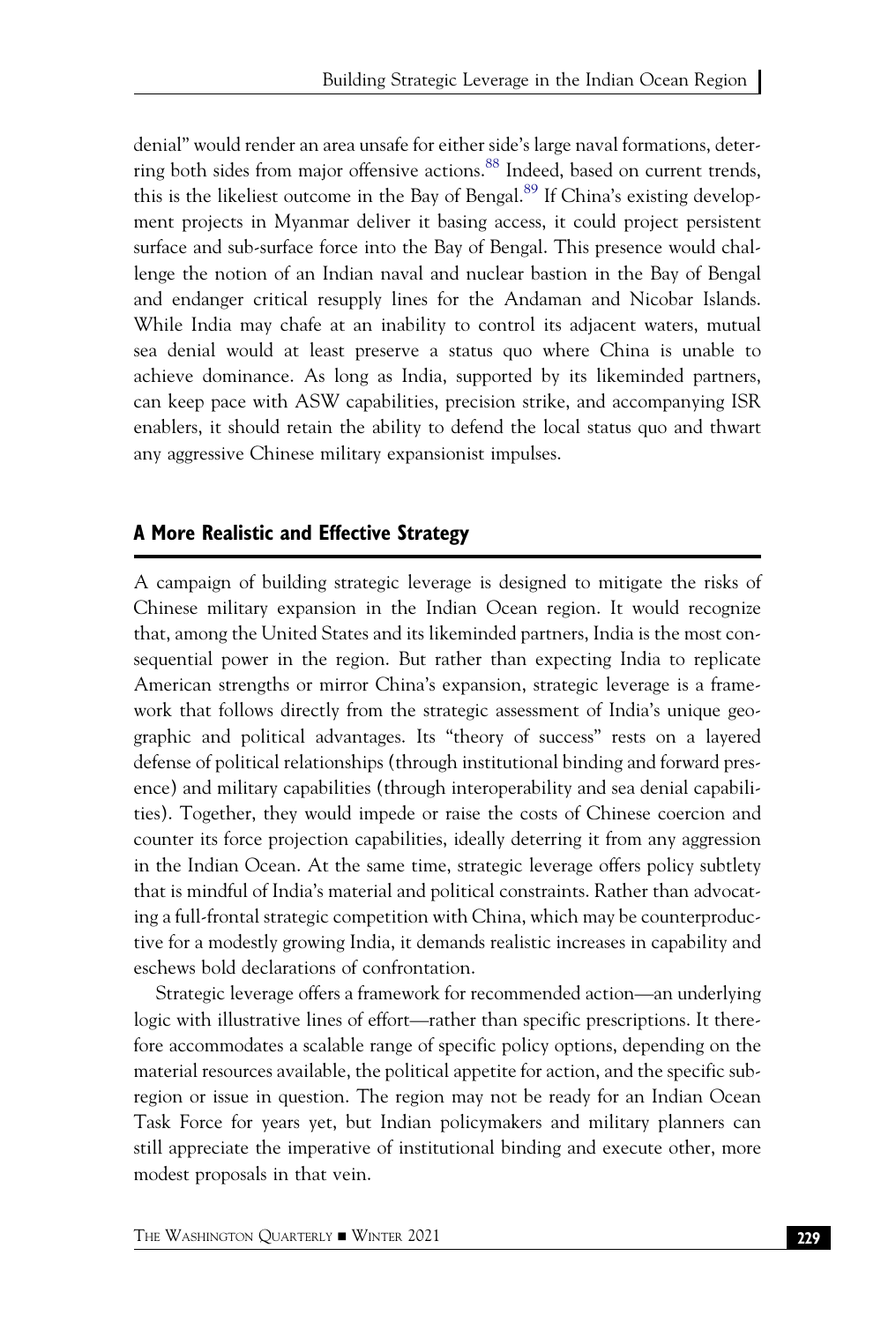Similarly, strategic leverage offers an organizing principle for strategic relations between the United States, India, and their other partners. The members of the Quad all share a commitment to a "free and open Indo-Pacific," but that formulation of an end-state provides no self-evident program of works for the Quad members to pursue. The four lines of effort in this paper clearly address the risks of Chinese coercion as well as wartime advantage and can accordingly structure the coordinated or joint work of likeminded partners. As the United States and Australia, for example, each seek a deeper security relationship with India, building strategic leverage provides a framework for planning and prioritizing their defense partnerships. This framework could give cues on structuring their policy discussions, arms transfers, and even joint military exercises.

This article is not designed as the final word on strategic competition with China. Ongoing efforts to compete with China's economic influence—for example, by investing in regional infrastructure—are necessary to demonstrate there is an alternative to Chinese largesse across the whole Indo-Pacific. As the coronavirus pandemic shows, ongoing efforts to counter China's selfserving narratives and international institutional influence are also necessary to shape the global order. In the longer-term global competition, the Quad members and other likeminded partners will need to mobilize whatever other relative advantages are salient, perhaps ranging from demographics to technological innovation. But mitigating the strategic risks of coercion and wartime advantage require their own focused and realistic solutions. The United States and its partners need not be constantly reacting to security crises or policy initiatives concocted in Beijing. Over time, by building strategic leverage, they would also be able to purposefully shape the Indian Ocean region, taking realistic and effective steps to realize their vision of a "free and open Indo-Pacific."

#### Notes

- <span id="page-24-0"></span>1. Dinakar Peri, "We Are Watching Movements in the Indian Ocean Region: Navy Chief," The Hindu, January 16, 2020, [https://www.thehindu.com/news/national/we-are](https://www.thehindu.com/news/national/we-are-watching-movements-in-the-indian-ocean-region-navy-chief/article30573179.ece)[watching-movements-in-the-indian-ocean-region-navy-chief/article30573179.ece](https://www.thehindu.com/news/national/we-are-watching-movements-in-the-indian-ocean-region-navy-chief/article30573179.ece).
- <span id="page-24-1"></span>2. Devin Thorne and Ben Spevack, Harbored Ambitions: How China's Port Investments are Strategically Reshaping the Indo-Pacific (Washington, DC: Center for Advanced Studies, 2018), [https://c4ads.org/s/Harbored-Ambitions.pdf,](https://c4ads.org/s/Harbored-Ambitions.pdf) U.S. Department of Defense, Assessment on U.S. Defense Implications of China's Expanding Global Access (Washington, DC: DoD, December 2018), [https://media.defense.gov/2019/Jan/14/2002079292/-1/-1/1/](https://media.defense.gov/2019/Jan/14/2002079292/-1/-1/1/EXPANDING-GLOBAL-ACCESS-REPORT-FINAL.PDF) [EXPANDING-GLOBAL-ACCESS-REPORT-FINAL.PDF.](https://media.defense.gov/2019/Jan/14/2002079292/-1/-1/1/EXPANDING-GLOBAL-ACCESS-REPORT-FINAL.PDF)
- <span id="page-24-2"></span>3. China Power Team. "How Dominant Is China in the Global Arms Trade?" China Power, last updated August 25, 2020, <https://chinapower.csis.org/china-global-arms-trade/>.
- <span id="page-24-3"></span>4. Kenneth Allen, Phillip C. Saunders, and John Chen, Chinese Military Diplomacy, 2003- 2016: Trends and Implications(Washington DC: National Defense University Press, 2017),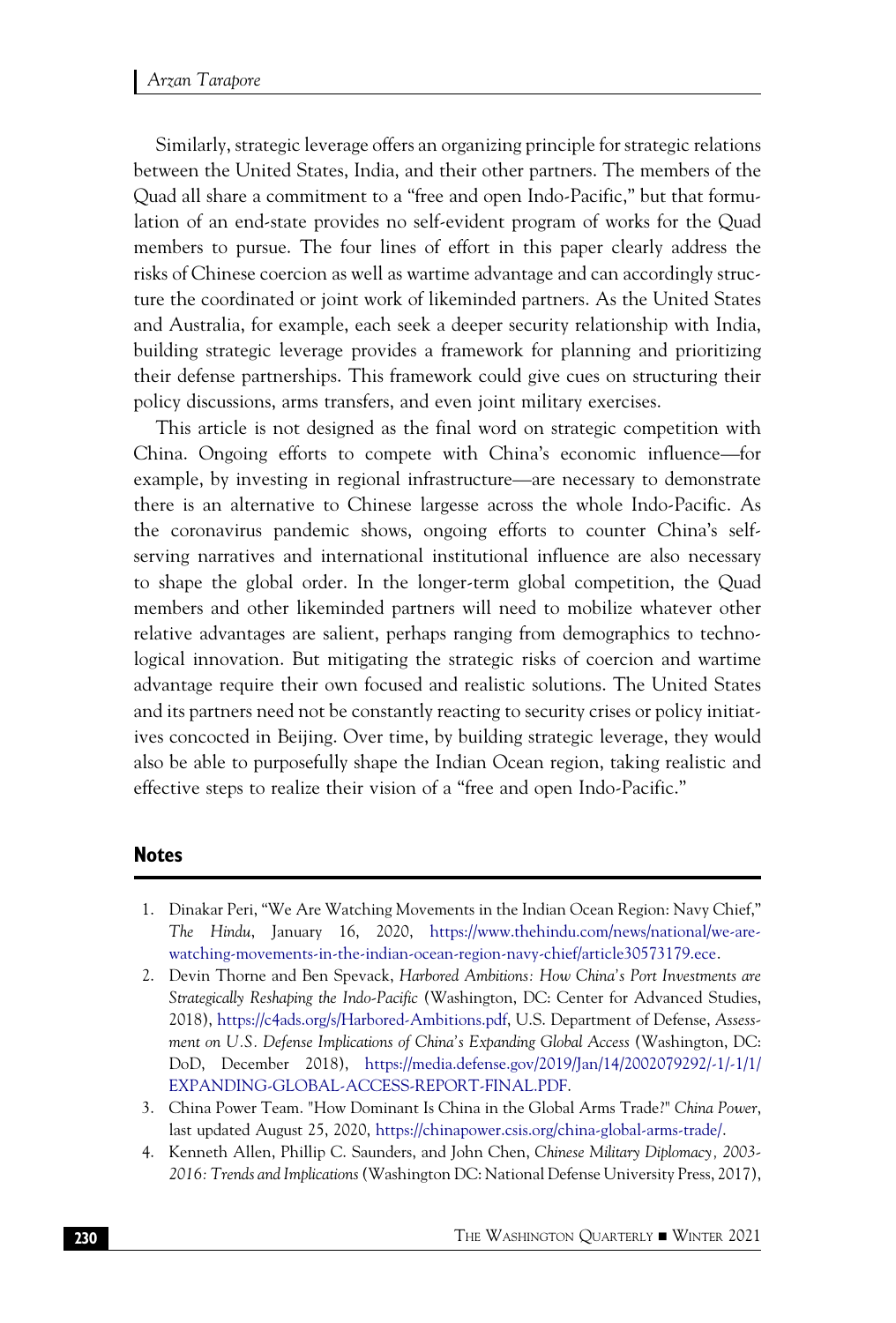[https://ndupress.ndu.edu/Media/News/Article/1249864/chinese-military-diplomacy-2003](https://ndupress.ndu.edu/Media/News/Article/1249864/chinese-military-diplomacy-20032016-trends-and-implications/) [2016-trends-and-implications/.](https://ndupress.ndu.edu/Media/News/Article/1249864/chinese-military-diplomacy-20032016-trends-and-implications/)

- <span id="page-25-0"></span>5. See Tanvi Madan, "The Rise, Fall, and Rebirth of the 'Quad,'" War on the Rocks, November 16, 2017, [https://warontherocks.com/2017/11/rise-fall-rebirth-quad/;](https://warontherocks.com/2017/11/rise-fall-rebirth-quad/) Dhruva Jaishankar, "The Real Significance of the Quad," The Strategist (blog), Australian Strategic Policy Institute, October 24, 2018, [https://www.aspistrategist.org.au/the-real-signifi](https://www.aspistrategist.org.au/the-real-significance-of-the-quad/) [cance-of-the-quad/](https://www.aspistrategist.org.au/the-real-significance-of-the-quad/).
- <span id="page-25-1"></span>6. Frank G. Hoffman, "The Missing Element in Crafting National Strategy: A Theory of Success," Joint Force Quarterly 97 (2nd Quarter 2020): 55–64, [https://inss.ndu.edu/](https://inss.ndu.edu/Portals/68/Documents/jfq/jfq-97/jfq-97_55-64_Hoffman.pdf?ver=2020-03-31-190716-070) [Portals/68/Documents/jfq/jfq-97/jfq-97\\_55-64\\_Hoffman.pdf?ver=2020-03-31-190716-](https://inss.ndu.edu/Portals/68/Documents/jfq/jfq-97/jfq-97_55-64_Hoffman.pdf?ver=2020-03-31-190716-070) [070;](https://inss.ndu.edu/Portals/68/Documents/jfq/jfq-97/jfq-97_55-64_Hoffman.pdf?ver=2020-03-31-190716-070) Jeffrey W. Meiser, "Ends + Ways + Means = (Bad) Strategy," Parameters 46, no. 4 (Winter 2016–17): 81–91, [https://www.hsdl.org/?view&did=799478.](https://www.hsdl.org/?view%26did=799478)
- <span id="page-25-2"></span>7. Nick Childs, "China's Naval Shipbuilding: Delivering on Its Ambition in a Big Way," Military Balance (blog), IISS, May 1, 2018, [https://www.iiss.org/blogs/military-balance/](https://www.iiss.org/blogs/military-balance/2018/05/china-naval-shipbuilding) [2018/05/china-naval-shipbuilding.](https://www.iiss.org/blogs/military-balance/2018/05/china-naval-shipbuilding)
- <span id="page-25-3"></span>8. See Andrew S. Erickson, "Chinese Shipbuilding and Seapower: Full Steam Ahead, Destination Uncharted," Center for International Maritime Security, January 14, 2019, [http://](http://cimsec.org/chinese-shipbuilding-and-seapower-full-steam-ahead-destination-uncharted/39383) [cimsec.org/chinese-shipbuilding-and-seapower-full-steam-ahead-destination-uncharted/](http://cimsec.org/chinese-shipbuilding-and-seapower-full-steam-ahead-destination-uncharted/39383) [39383;](http://cimsec.org/chinese-shipbuilding-and-seapower-full-steam-ahead-destination-uncharted/39383) Michael A. Hanson, "China's Marine Corps Is on the Rise," Proceedings 146, no. 4 (April 2020), [https://www.usni.org/magazines/proceedings/2020/april/chinas-marine](https://www.usni.org/magazines/proceedings/2020/april/chinas-marine-corps-rise)[corps-rise](https://www.usni.org/magazines/proceedings/2020/april/chinas-marine-corps-rise). For undersea operations, see H.I. Sutton, "China Deployed 12 Underwater Drones in Indian Ocean," Forbes, March 22, 2020, [https://www.forbes.com/sites/](https://www.forbes.com/sites/hisutton/2020/03/22/china-deployed-underwater-drones-in-indian-ocean/#6616d1546693) [hisutton/2020/03/22/china-deployed-underwater-drones-in-indian-ocean/#6616d1546693](https://www.forbes.com/sites/hisutton/2020/03/22/china-deployed-underwater-drones-in-indian-ocean/#6616d1546693).
- <span id="page-25-4"></span>9. H.J. Mackinder, Democratic Ideals and Reality: A Study in the Politics of Reconstruction (New York: Henry Holt and Company, 1919); Nicholas John Spykman, The Geography of the Peace (New York: Harcourt, Brace and Company, 1944). For a contemporary application from a Chinese analyst, see Zhengyu Wu, "Classical Geopolitics, Realism, and the Balance of Power Theory," Journal of Strategic Studies, 41, no. 6 (2018): 786–823, [https://](https://doi.org/10.1080/01402390.2017.1379398) [doi.org/10.1080/01402390.2017.1379398.](https://doi.org/10.1080/01402390.2017.1379398)
- <span id="page-25-5"></span>10. David Brewster, "The Red Flag Follows Trade: China's Future as an Indian Ocean Power," in Strategic Asia 2019: China's Expanding Strategic Ambitions, ed. Ashley J. Tellis, Alison Szalwinksi, and Michael Willis (Seattle, WA: National Bureau of Asian Research, 2019).
- <span id="page-25-6"></span>11. Academy of Military Sciences of the People's Liberation Army of China, The Science of Military Strategy (Beijing: AMS, 2013), 105–6. See also Andrew S. Erickson, "Power vs. Distance: China's Global Maritime Interests and Investments in the Far Seas," in Tellis et al., Strategic Asia 2019, 252–53; You Ji, "China's Emerging Indo-Pacific Naval Strategy," Asia Policy 22 (2016): 11–19, [https://www.jstor.org/stable/24905134.](https://www.jstor.org/stable/24905134)
- <span id="page-25-7"></span>12. Rory Medcalf, Contest for the Indo-Pacific: Why China Won't Map the Future (Carlton, Vic.: LaTrobe University Press, 2020), 130–32.
- <span id="page-25-8"></span>13. For example, for Australian views, see Hugh White, How to Defend Australia (Carlton, Vic.: LaTrobe University Press, 2019); Medcalf, Contest for the Indo-Pacific.
- <span id="page-25-9"></span>14. See Nadège Rolland, China's Eurasian Century? Political and Strategic Implications of the Belt and Road Initiative (Seattle, WA: National Bureau of Asian Research, 2017); Nadège Rolland, China's Vision for a New World Order (Washington, DC: National Bureau of Asian Research Special Report #83, January 2020), [https://www.nbr.org/publication/](https://www.nbr.org/publication/chinas-vision-for-a-new-world-order/) [chinas-vision-for-a-new-world-order/](https://www.nbr.org/publication/chinas-vision-for-a-new-world-order/).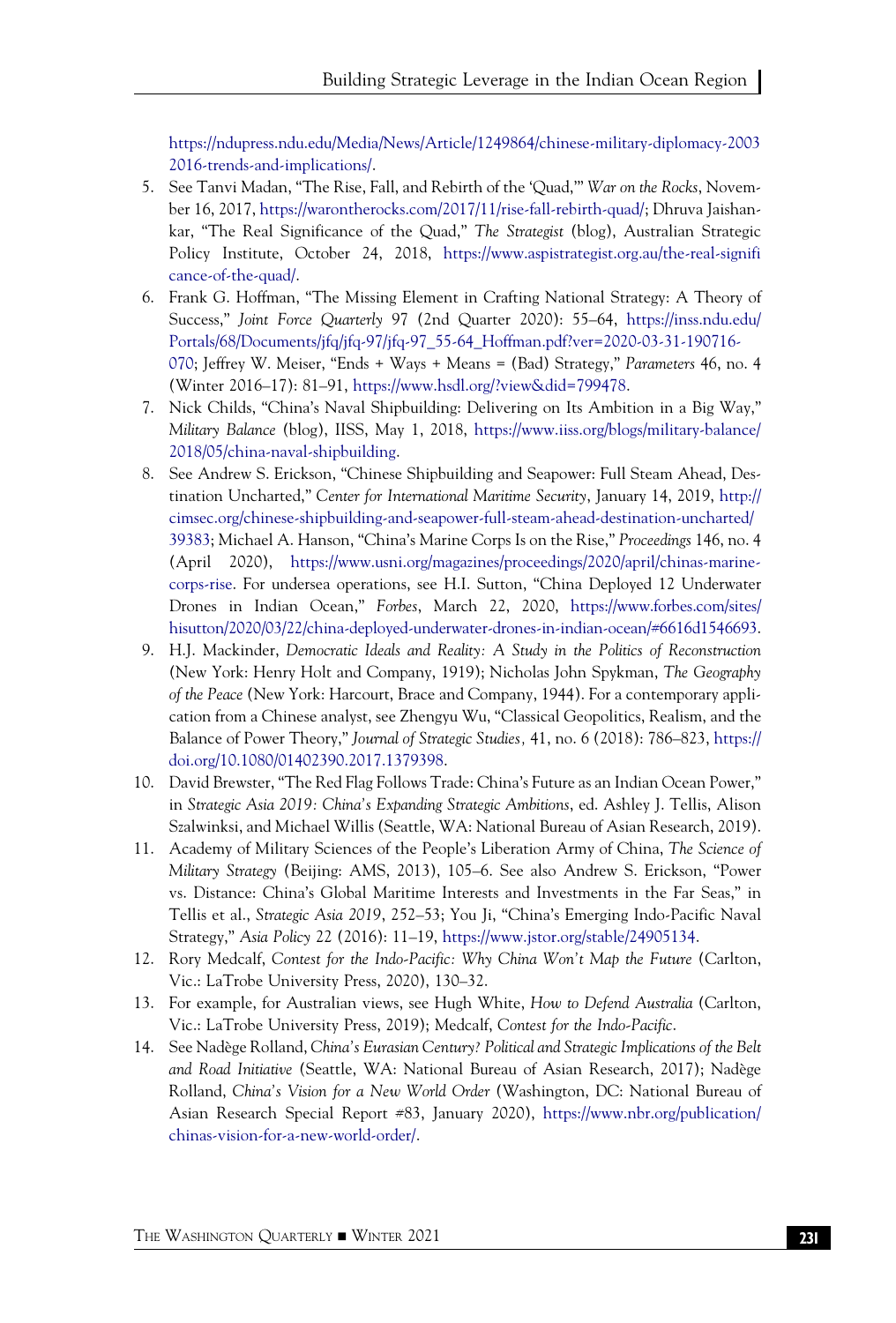- <span id="page-26-0"></span>15. Oriana Skylar Mastro, "Signaling and Military Provocation in Chinese National Security Strategy: A Closer Look at the Impeccable Incident," Journal of Strategic Studies 34, no. 2 (2011): 219–44, [https://doi.org/10.1080/01402390.2011.559025.](https://doi.org/10.1080/01402390.2011.559025)
- <span id="page-26-1"></span>16. Euan Graham, "Australian Pilots Hit with Lasers during Indo-Pacific Exercise," The Strategist (blog), Australian Strategic Policy Institute, May 28, 2019, [https://www.](https://www.aspistrategist.org.au/australian-pilots-hit-with-lasers-during-indo-pacific-exercise/) [aspistrategist.org.au/australian-pilots-hit-with-lasers-during-indo-pacific-exercise/.](https://www.aspistrategist.org.au/australian-pilots-hit-with-lasers-during-indo-pacific-exercise/)
- <span id="page-26-2"></span>17. See Abhijit Singh, "Is Beijing Seeking a 'Grand Bargain' with New Delhi in the Indian Ocean?" South China Morning Post, February 13, 2020, [https://www.scmp.com/comment/](https://www.scmp.com/comment/opinion/article/3050063/beijing-seeking-grand-bargain-new-delhi-indian-ocean) [opinion/article/3050063/beijing-seeking-grand-bargain-new-delhi-indian-ocean](https://www.scmp.com/comment/opinion/article/3050063/beijing-seeking-grand-bargain-new-delhi-indian-ocean).
- <span id="page-26-3"></span>18. ANI, "India Closely Monitors PLA Navy Supported Chinese Fishing Fleet in Indian Ocean," Times of India, January 28, 2020, [https://timesofindia.indiatimes.com/india/](https://timesofindia.indiatimes.com/india/india-closely-monitors-pla-navy-supported-chinese-fishing-fleet-in-indian-ocean/articleshow/73691057.cms) [india-closely-monitors-pla-navy-supported-chinese-fishing-fleet-in-indian-ocean/articles](https://timesofindia.indiatimes.com/india/india-closely-monitors-pla-navy-supported-chinese-fishing-fleet-in-indian-ocean/articleshow/73691057.cms) [how/73691057.cms](https://timesofindia.indiatimes.com/india/india-closely-monitors-pla-navy-supported-chinese-fishing-fleet-in-indian-ocean/articleshow/73691057.cms). Also see Louis Harkell, "Chinese Distant Water IUU under Scrutiny after Argentine Coastguard Fires Warning Shots," Undercurrent News, April 18, 2019, [https://www.undercurrentnews.com/2019/04/18/chinese-distant-water-iuu-under-scrutiny](https://www.undercurrentnews.com/2019/04/18/chinese-distant-water-iuu-under-scrutiny-after-another-high-seas-shootout/)[after-another-high-seas-shootout/.](https://www.undercurrentnews.com/2019/04/18/chinese-distant-water-iuu-under-scrutiny-after-another-high-seas-shootout/)
- <span id="page-26-4"></span>19. Sanjeev Miglani and Shihar Aneez, "Asian Giants China and India Flex Muscles over Tiny Maldives," Reuters, March 7, 2018, [https://fr.reuters.com/article/us-maldives](https://fr.reuters.com/article/us-maldives-politics/asian-giants-china-and-india-flex-muscles-over-tiny-maldives-idUSKCN1GJ12X)[politics/asian-giants-china-and-india-flex-muscles-over-tiny-maldives-idUSKCN1GJ12X.](https://fr.reuters.com/article/us-maldives-politics/asian-giants-china-and-india-flex-muscles-over-tiny-maldives-idUSKCN1GJ12X)
- <span id="page-26-6"></span><span id="page-26-5"></span>20. Erickson, "Power vs. Distance," 253–54.
- 21. Amy Kazmin, "Advantage India in Struggle with China over Maldives," Financial Times, September 27, 2018, [https://www.ft.com/content/24b0bb54-c22d-11e8-95b1-d36dfef](https://www.ft.com/content/24b0bb54-c22d-11e8-95b1-d36dfef1b89a) [1b89a](https://www.ft.com/content/24b0bb54-c22d-11e8-95b1-d36dfef1b89a).
- <span id="page-26-7"></span>22. Nilanthi Samaranayake, "Asian Basing in Africa: India's Setback in Seychelles Could Be Worse," Center for the Advanced Study of India (University of Pennsylvania), September 24, 2018, <https://casi.sas.upenn.edu/iit/nilanthisamaranayake>; "As Bangladesh's Relations with India Weaken, Ties with China Strengthen," The Economist, September 19, 2020, [https://www.economist.com/asia/2020/09/19/as-bangladeshs-relations-with](https://www.economist.com/asia/2020/09/19/as-bangladeshs-relations-with-india-weaken-ties-with-china-strengthen)[india-weaken-ties-with-china-strengthen.](https://www.economist.com/asia/2020/09/19/as-bangladeshs-relations-with-india-weaken-ties-with-china-strengthen)
- <span id="page-26-8"></span>23. "China's Development of Expeditionary Capabilities: 'Bases and Access Points,'" in China's Military Power Projection and U.S. National Interest, Hearings before the U.S.- China Economic and Security Review Commission, 116th Cong. (February 2020) (testimony of Isaac B. Kardon), [https://www.uscc.gov/sites/default/files/Kardon\\_Written%](https://www.uscc.gov/sites/default/files/Kardon_Written%20Testimony.pdf) [20Testimony.pdf.](https://www.uscc.gov/sites/default/files/Kardon_Written%20Testimony.pdf)
- <span id="page-26-10"></span><span id="page-26-9"></span>24. "China's Development of Expeditionary Capabilities," 4.
- 25. "China's Logistic Support to Expeditionary Operations," in China's Military Power Projection and U.S. National Interests: Hearing before the U.S.-China Economic and Security Review Commission, 116th Cong. (February 2020) (testimony of Kevin McCauley, independent analyst), [https://www.uscc.gov/sites/default/files/McCauley\\_Written%20](https://www.uscc.gov/sites/default/files/McCauley_Written%20Testimony_0.pdf) [Testimony\\_0.pdf.](https://www.uscc.gov/sites/default/files/McCauley_Written%20Testimony_0.pdf)
- <span id="page-26-11"></span>26. Gurpreet S. Khurana, "China's 'String of Pearls' in the Indian Ocean and Its Security Implications," Strategic Analysis 32, no. 1 (2008), 19, [https://doi.org/10.1080/](https://doi.org/10.1080/09700160801886314) [09700160801886314.](https://doi.org/10.1080/09700160801886314)
- <span id="page-26-12"></span>27. Barry R. Posen, "Command of the Commons: The Military Foundation of U.S. Hegemony," International Security 28, no. 1 (Summer 2003): 5–46, [https://doi.org/10.1162/](https://doi.org/10.1162/016228803322427965) [016228803322427965](https://doi.org/10.1162/016228803322427965).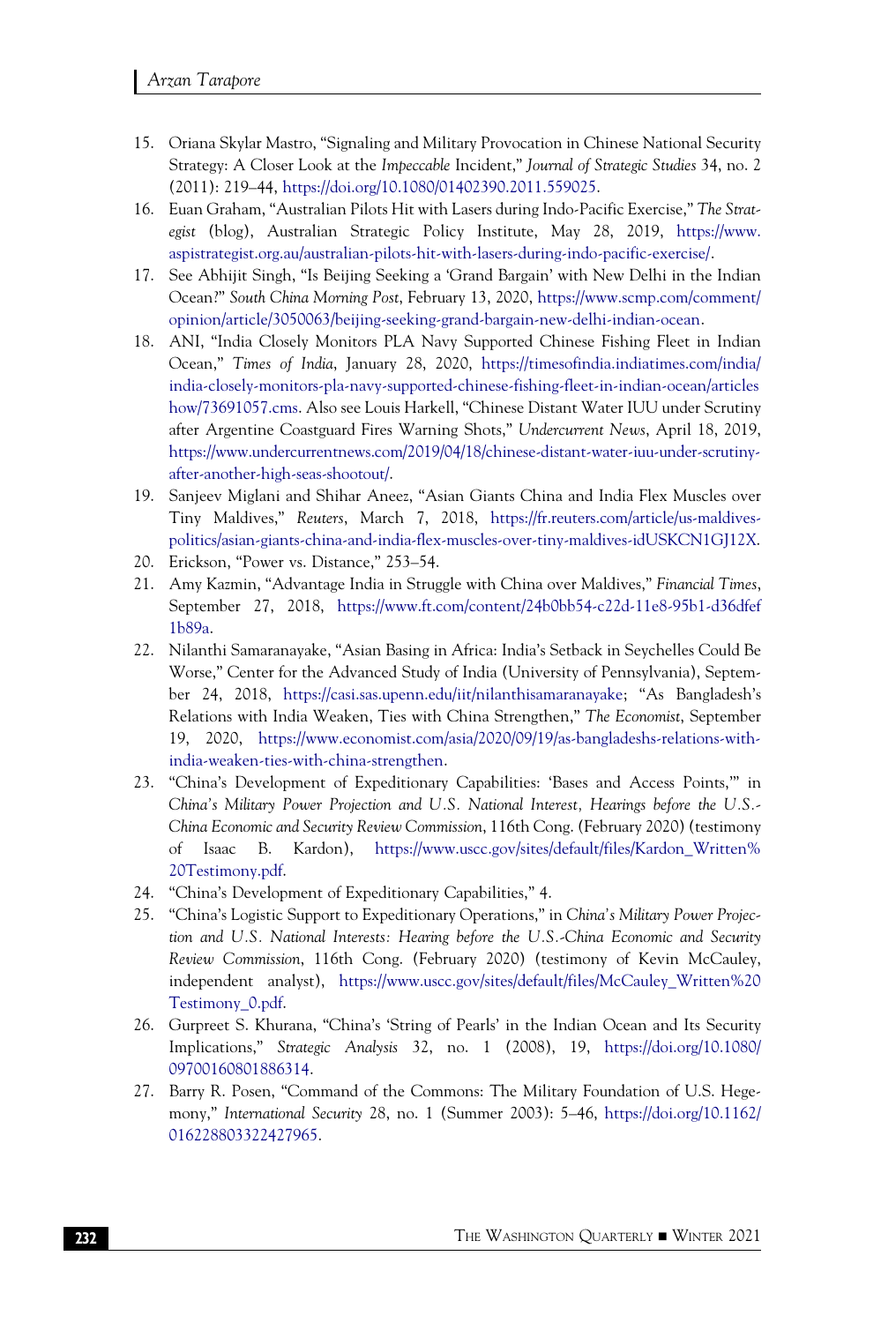- <span id="page-27-0"></span>28. Some argue that such specificity is not necessary—see Robert D. Blackwill and Ashley J. Tellis, "The India Dividend: New Delhi Remains Washington's Best Hope in Asia," Foreign Affairs 98, no. 5 (September/October 2019), 176, [https://www.foreignaffairs.](https://www.foreignaffairs.com/articles/india/2019-08-12/india-dividend) [com/articles/india/2019-08-12/india-dividend](https://www.foreignaffairs.com/articles/india/2019-08-12/india-dividend).
- <span id="page-27-1"></span>29. Thomas G. Mahnken, ed., Competitive Strategies for the 21st Century: Theory, History, and Practice (Redwood City, CA: Stanford University Press, 2012).
- <span id="page-27-2"></span>30. Evan Braden Montgomery, "Competitive Strategies against Continental Powers: The Geopolitics of Sino-Indian-American Relations," Journal of Strategic Studies 36, no. 1 (2013): 76–100, <https://doi.org/10.1080/01402390.2012.736383>; see also Samir Tata, "US Landpower and an Indo-American Alliance," Parameters 48, no. 1 (Spring 2018), <https://publications.armywarcollege.edu/pubs/3544.pdf>.
- <span id="page-27-3"></span>31. See, for example, Sean Mirski, "Stranglehold: The Context, Conduct and Consequences of an American Naval Blockade of China," Journal of Strategic Studies 36, no. 3 (2013): 385–421, [https://doi.org/10.1080/01402390.2012.743885;](https://doi.org/10.1080/01402390.2012.743885) Paul S. Giarra, "China's Maritime Salient: Competitive Strategies on the Oceanic Front for the 21<sup>st</sup> Century," in Mahnken, Competitive Strategies.
- <span id="page-27-4"></span>32. For example, Nitin Pai, "How India Can End Chinese Transgressions: Take Conflict to a Place Beijing Is Worried About," The Print, May 26, 2020, [https://theprint.in/opinion/](https://theprint.in/opinion/india-chinese-transgression-conflict-beijing-worried/429081/) [india-chinese-transgression-conflict-beijing-worried/429081/](https://theprint.in/opinion/india-chinese-transgression-conflict-beijing-worried/429081/).
- <span id="page-27-5"></span>33. Gabriel B. Collins and William S. Murray, "No Oil for the Lamps of China?," Naval War College Review 61, no. 2 (Spring 2008), [https://digital-commons.usnwc.edu/nwc-review/](https://digital-commons.usnwc.edu/nwc-review/vol61/iss2/10) [vol61/iss2/10;](https://digital-commons.usnwc.edu/nwc-review/vol61/iss2/10) Gabriel Collins, "A Maritime Oil Blockade against China: Tactically Tempting but Strategically Flawed," Naval War College Review 71, no. 2 (Spring 2018), [https://digital-commons.usnwc.edu/nwc-review/vol71/iss2/6.](https://digital-commons.usnwc.edu/nwc-review/vol71/iss2/6)
- <span id="page-27-6"></span>34. Blackwill and Tellis, "The India Dividend"; Ashley J. Tellis and C. Raja Mohan, The Strategic Rationale for Deeper U.S.-Indian Economic Ties: American and Indian Perspectives (Washington, DC: Carnegie Endowment for International Peace, 2015), [https://](https://carnegieendowment.org/files/US_India_TellisMohan_Brief.pdf) [carnegieendowment.org/files/US\\_India\\_TellisMohan\\_Brief.pdf.](https://carnegieendowment.org/files/US_India_TellisMohan_Brief.pdf)
- <span id="page-27-7"></span>35. Arzan Tarapore, "A More Focused and Resilient U.S.-India Strategic Partnership," Center for a New American Security, October 2019, [https://www.cnas.org/publications/](https://www.cnas.org/publications/reports/a-more-focused-and-resilient-u-s-india-strategic-partnership) [reports/a-more-focused-and-resilient-u-s-india-strategic-partnership.](https://www.cnas.org/publications/reports/a-more-focused-and-resilient-u-s-india-strategic-partnership)
- <span id="page-27-8"></span>36. Abhijnan Rej, "Government Misspend on Defence Will Widen Gap between Intent and Capability," Firstpost, March 25, 2019, [https://www.firstpost.com/india/government](https://www.firstpost.com/india/government-misspend-on-defence-will-widen-gap-between-intent-and-capability-6321261.html)[misspend-on-defence-will-widen-gap-between-intent-and-capability-6321261.html](https://www.firstpost.com/india/government-misspend-on-defence-will-widen-gap-between-intent-and-capability-6321261.html).
- <span id="page-27-9"></span>37. Ashley Townshend, Brendan Thomas-Noone, and Matilda Steward, Averting Crisis: American Strategy, Military Spending and Collective Defence in the Indo-Pacific (Sydney: United States Studies Centre at the University of Sydney, August 2019), [https://www.](https://www.ussc.edu.au/analysis/averting-crisis-american-strategy-military-spending-and-collective-defence-in-the-indo-pacific) [ussc.edu.au/analysis/averting-crisis-american-strategy-military-spending-and-collective](https://www.ussc.edu.au/analysis/averting-crisis-american-strategy-military-spending-and-collective-defence-in-the-indo-pacific)[defence-in-the-indo-pacific](https://www.ussc.edu.au/analysis/averting-crisis-american-strategy-military-spending-and-collective-defence-in-the-indo-pacific). See also Eric Edelman and Gary Roughead, Providing for the Common Defense: The Assessment and Recommendations of the National Defense Strategy Commission (Washington, DC: US Institute of Peace, 2018), [https://www.usip.org/sites/](https://www.usip.org/sites/default/files/2018-11/providing-for-the-common-defense.pdf) [default/files/2018-11/providing-for-the-common-defense.pdf.](https://www.usip.org/sites/default/files/2018-11/providing-for-the-common-defense.pdf)
- <span id="page-27-10"></span>38. See Tanvi Madan, Fateful Triangle: How China Shaped U.S.-India Relations During the Cold War (Washington, DC: Brookings Institution Press, 2020).
- <span id="page-27-11"></span>39. For population and economy figures, see Central Intelligence Agency (website), "The World Factbook," last updated September 30, 2020, [https://www.cia.gov/library/](https://www.cia.gov/library/publications/resources/the-world-factbook/) [publications/resources/the-world-factbook/](https://www.cia.gov/library/publications/resources/the-world-factbook/); for military personnel figures, see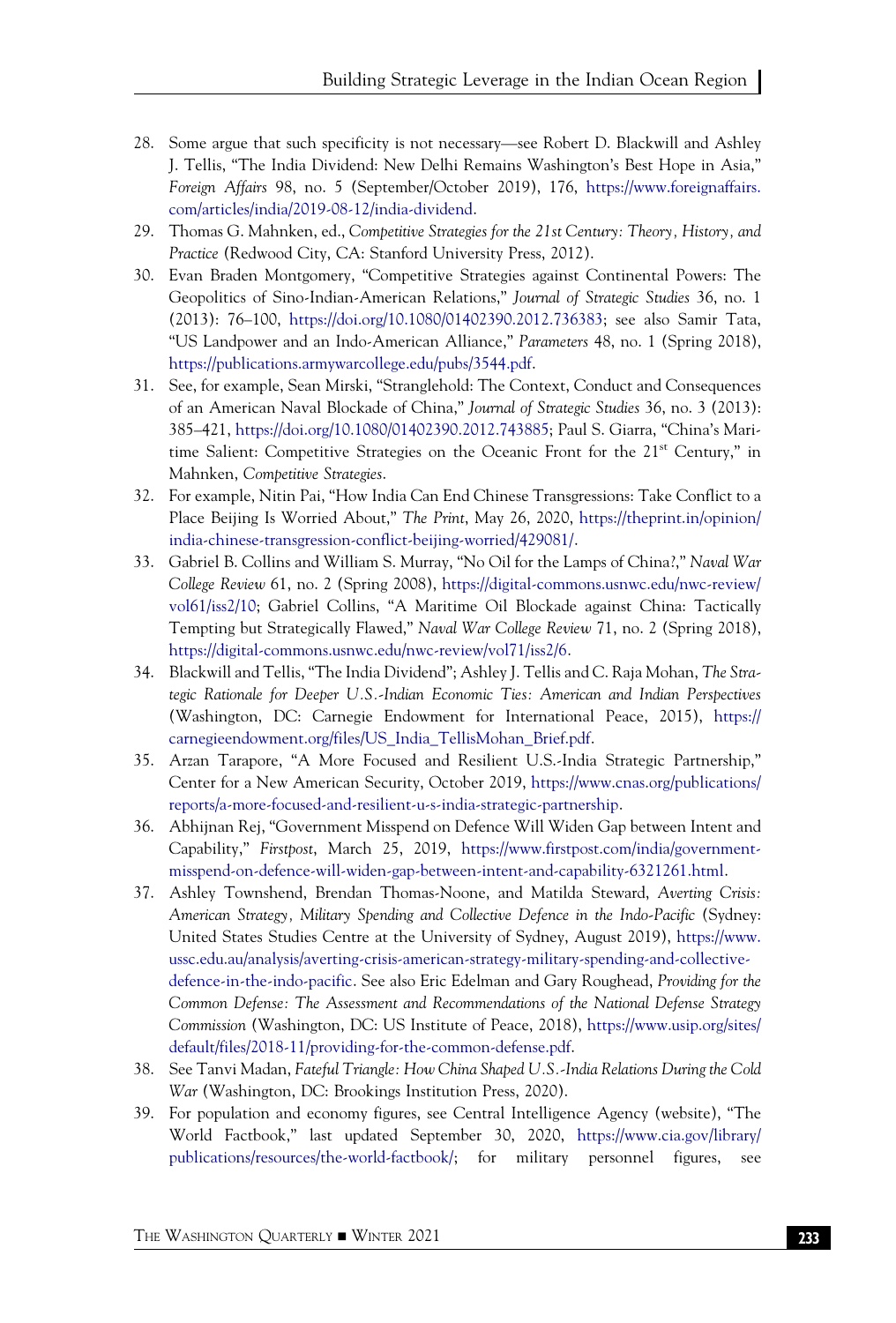International Institute of Strategic Studies, The Military Balance (London, IISS, 2020), [https://www.iiss.org/publications/the-military-balance.](https://www.iiss.org/publications/the-military-balance)

- <span id="page-28-0"></span>40. Alfred Thayer Mahan, Influence of Sea Power upon History (New York: Little, Brown and Co., 1890), chap. 1; James R. Holmes, A Brief Guide to Maritime Strategy (Annapolis, MD: Naval Institute Press, 2019), chap. 1.
- <span id="page-28-1"></span>41. See K.M. Panikkar, The Strategic Problems of the Indian Ocean (Allahabad, UP: Kitabistan, 1944); K.M. Panikkar, India and the Indian Ocean: An Essay on the Influence of Sea Power on Indian History, 2nd ed., (London: George Allen & Unwin, 1951).
- <span id="page-28-2"></span>42. Darshana M. Baruah, "The Andaman and Nicobar Islands: India's Eastern Anchor in a Changing Indo-Pacific," War on the Rocks, March 21, 2018, [https://warontherocks.com/](https://warontherocks.com/2018/03/the-andaman-and-nicobar-islands-indias-eastern-anchor-in-a-changing-indo-pacific/) [2018/03/the-andaman-and-nicobar-islands-indias-eastern-anchor-in-a-changing-indo](https://warontherocks.com/2018/03/the-andaman-and-nicobar-islands-indias-eastern-anchor-in-a-changing-indo-pacific/)[pacific/](https://warontherocks.com/2018/03/the-andaman-and-nicobar-islands-indias-eastern-anchor-in-a-changing-indo-pacific/).
- <span id="page-28-4"></span><span id="page-28-3"></span>43. Holmes, A Brief Guide to Maritime Strategy, 65–66.
- 44. David Brewster, "Australia's Second Sea: Facing Our Multipolar Future in the Indian Ocean," Australian Strategic Policy Institute, March 2019, [https://www.aspi.org.au/](https://www.aspi.org.au/report/australias-second-sea-facing-our-multipolar-future-indian-ocean) [report/australias-second-sea-facing-our-multipolar-future-indian-ocean](https://www.aspi.org.au/report/australias-second-sea-facing-our-multipolar-future-indian-ocean).
- <span id="page-28-5"></span>45. On France's military footprint in the Indian Ocean, see Iskander Rehman, "The Indian Ocean in France's Global Defense Strategy," Center for Naval Analyses Roundtable Proceedings, January 2018, [https://www.cna.org/CNA\\_files/PDF/DCP-2018-U-017085-](https://www.cna.org/CNA_files/PDF/DCP-2018-U-017085-Final.pdf) [Final.pdf](https://www.cna.org/CNA_files/PDF/DCP-2018-U-017085-Final.pdf); on the US use of Diego Garcia, see Andrew S. Erickson, Ladwig C. Walter III, and Justin D. Mikolay, "Diego Garcia and the United States' Emerging Indian Ocean Strategy," Asian Security 6, no. 3 (2010): 214-37, [https://doi.org/10.1080/](https://doi.org/10.1080/14799855.2010.507408) [14799855.2010.507408.](https://doi.org/10.1080/14799855.2010.507408)
- <span id="page-28-7"></span><span id="page-28-6"></span>46. Erickson, "Power vs. Distance."
- 47. Sugata Bose, A Hundred Horizons: The Indian Ocean in the Age of Global Empire (Cambridge, MA: Harvard University Press, 2006); Sunil S. Amrith, Crossing the Bay of Bengal: The Furies of Nature and the Fortunes of Migrants (Cambridge, MA: Harvard University Press, 2013).
- <span id="page-28-8"></span>48. See Bertil Lintner, The Costliest Pearl: China's Struggle for India's Ocean (New Delhi: Context, 2019), 81–86.
- <span id="page-28-9"></span>49. Maria Abi-Habib, "How China Got Sri Lanka to Cough Up a Port," New York Times, June 25, 2018, [https://www.nytimes.com/2018/06/25/world/asia/china-sri-lanka-port.](https://www.nytimes.com/2018/06/25/world/asia/china-sri-lanka-port.html) [html.](https://www.nytimes.com/2018/06/25/world/asia/china-sri-lanka-port.html)
- <span id="page-28-10"></span>50. See James Schwemlein, Strategic Implications of the China-Pakistan Economic Corridor (Washington, DC: United States Institute of Peace, December 2019), [https://www.](https://www.usip.org/publications/2019/12/strategic-implications-china-pakistan-economic-corridor) [usip.org/publications/2019/12/strategic-implications-china-pakistan-economic-corridor.](https://www.usip.org/publications/2019/12/strategic-implications-china-pakistan-economic-corridor)
- <span id="page-28-11"></span>51. Farnaz Fassihi and Steven Lee Myers, "Defying U.S., China and Iran Near Trade and Military Partnership," New York Times, July 11, 2020, [https://www.nytimes.com/2020/](https://www.nytimes.com/2020/07/11/world/asia/china-iran-trade-military-deal.html) [07/11/world/asia/china-iran-trade-military-deal.html.](https://www.nytimes.com/2020/07/11/world/asia/china-iran-trade-military-deal.html)
- <span id="page-28-12"></span>52. Stephen P. Cohen and Sunil Dasgupta, Arming without Aiming: India's Military Modernization (Washington, DC: Brookings Institution Press, 2010), 32–36.
- <span id="page-28-14"></span><span id="page-28-13"></span>53. Rej, "Government Misspend on Defence."
- 54. Ajai Shukla, "Flat Budget Means Navy Has Fewer Sea Guardian Drones, P-81 Aircraft," Business Standard, May 10, 2019, [https://www.business-standard.com/article/current](https://www.business-standard.com/article/current-affairs/flat-budget-means-navy-has-fewer-sea-guardian-drones-p-8i-aircraft-119051001542_1.html)[affairs/flat-budget-means-navy-has-fewer-sea-guardian-drones-p-8i-aircraft-](https://www.business-standard.com/article/current-affairs/flat-budget-means-navy-has-fewer-sea-guardian-drones-p-8i-aircraft-119051001542_1.html)[119051001542\\_1.html.](https://www.business-standard.com/article/current-affairs/flat-budget-means-navy-has-fewer-sea-guardian-drones-p-8i-aircraft-119051001542_1.html)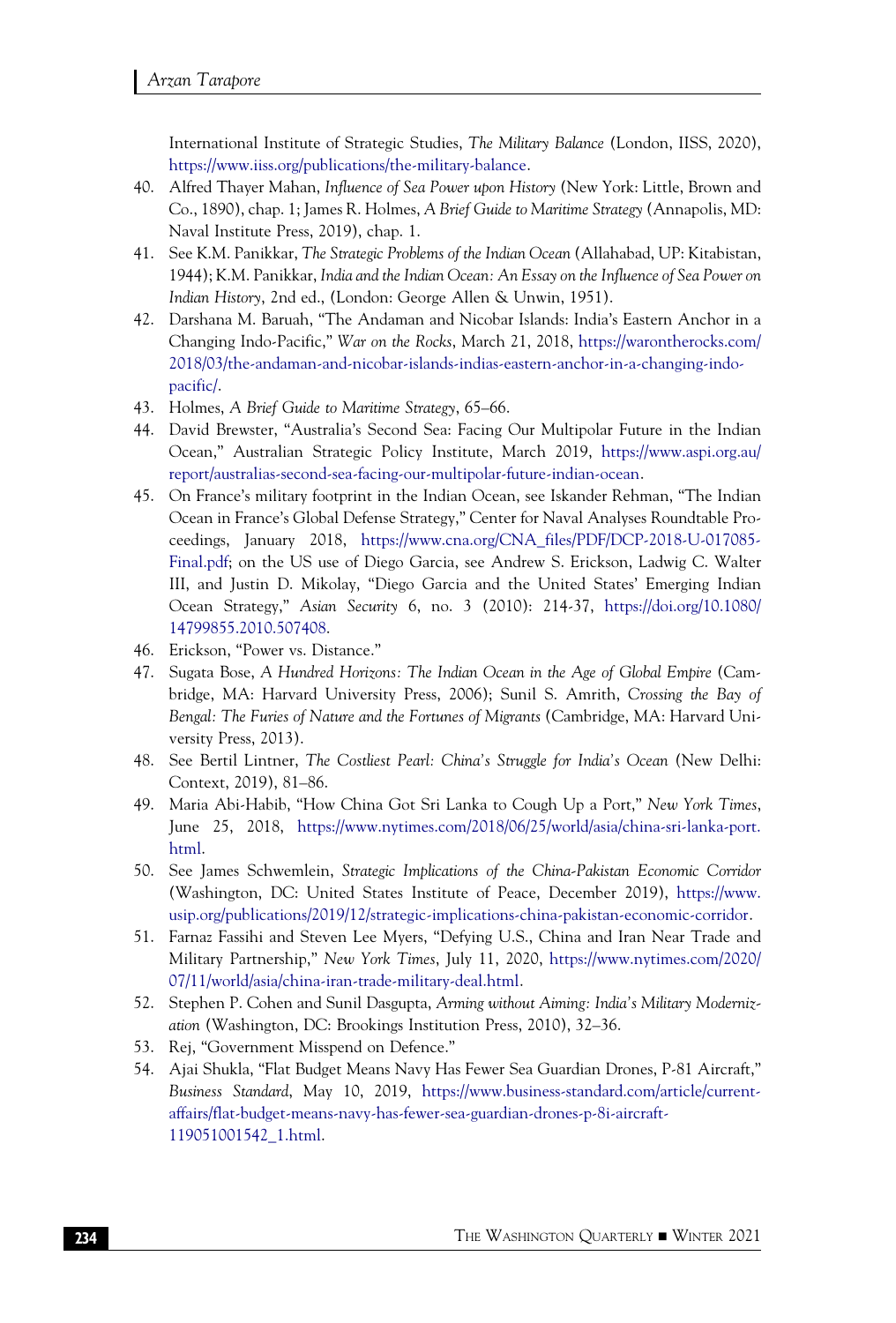- <span id="page-29-0"></span>55. Ajai Shukla, "Declining Budget: Navy Likely to Field about 175 Warships, Not 200," Business Standard, December 4, 2019, [https://www.business-standard.com/article/](https://www.business-standard.com/article/economy-policy/declining-budget-navy-likely-to-field-about-175-warships-not-200-119120400079_1.html) [economy-policy/declining-budget-navy-likely-to-field-about-175-warships-not-200-](https://www.business-standard.com/article/economy-policy/declining-budget-navy-likely-to-field-about-175-warships-not-200-119120400079_1.html) [119120400079\\_1.html.](https://www.business-standard.com/article/economy-policy/declining-budget-navy-likely-to-field-about-175-warships-not-200-119120400079_1.html)
- <span id="page-29-1"></span>56. Arzan Tarapore, "India's Slow Emergence as a Regional Security Actor," Washington Quarterly 40, no. 2 (Summer 2017): 163–78, [https://doi.org/10.1080/0163660X.2017.](https://doi.org/10.1080/0163660X.2017.1328931) [1328931.](https://doi.org/10.1080/0163660X.2017.1328931)
- <span id="page-29-2"></span>57. Ministry of Defence, Annual Report 2018–19 (Delhi: Government of India, 2019), 16, [https://](https://www.mod.gov.in/sites/default/files/MoDAR2018.pdf) [www.mod.gov.in/sites/default/files/MoDAR2018.pdf](https://www.mod.gov.in/sites/default/files/MoDAR2018.pdf); IISS, The Military Balance, 270.
- <span id="page-29-3"></span>58. Robert Thorpe, "Mauritius Scores a Pyrrhic Victory in the Indian Ocean," War on the Rocks, July 12, 2019, [https://warontherocks.com/2019/07/mauritius-scores-a-pyrrhic](https://warontherocks.com/2019/07/mauritius-scores-a-pyrrhic-victory-in-the-indian-ocean/)[victory-in-the-indian-ocean/](https://warontherocks.com/2019/07/mauritius-scores-a-pyrrhic-victory-in-the-indian-ocean/).
- <span id="page-29-4"></span>59. Tanvi Madan, "China Is Losing India," Foreign Affairs, June 22, 2020, [https://www](https://www-foreignaffairs-com./articles/asia/2020-06-22/china-losing-india)[foreignaffairs-com./articles/asia/2020-06-22/china-losing-india.](https://www-foreignaffairs-com./articles/asia/2020-06-22/china-losing-india)
- <span id="page-29-5"></span>60. "India Will Never Be a Part of an Alliance System, Says External Affairs Minister Jaishankar," The Hindu, July 20, 2020, [https://www.thehindu.com/news/national/india](https://www.thehindu.com/news/national/india-has-never-been-part-of-an-alliance-and-will-never-be-jaishankar/article32142128.ece)[has-never-been-part-of-an-alliance-and-will-never-be-jaishankar/article32142128.ece](https://www.thehindu.com/news/national/india-has-never-been-part-of-an-alliance-and-will-never-be-jaishankar/article32142128.ece).
- <span id="page-29-6"></span>61. Arzan Tarapore, "Using Uncertainty as Leverage: India's Security Competition with China," War on the Rocks, June 18, 2018, [https://warontherocks.com/2018/06/using](https://warontherocks.com/2018/06/using-uncertainty-as-leverage-indias-security-competition-with-china/)[uncertainty-as-leverage-indias-security-competition-with-china/](https://warontherocks.com/2018/06/using-uncertainty-as-leverage-indias-security-competition-with-china/).
- <span id="page-29-7"></span>62. Rajesh Rajagopalan, "Evasive Balancing: India's Unviable Indo-Pacific Strategy," International Affairs 96, no. 1 (2020): 75–93, <https://doi.org/10.1093/ia/iiz224>.
- <span id="page-29-8"></span>63. On the alternative (deterrence by punishment), see Glenn H. Snyder, "Deterrence and Power," Journal of Conflict Resolution 4, no. 2 (1960): 163–78, [https://doi.org/10.1177/](https://doi.org/10.1177/002200276000400201) [002200276000400201](https://doi.org/10.1177/002200276000400201); for the argument that denial strategies are more effective than punishment strategies, at least for status quo actors, see Robert A. Pape, Bombing to Win: Air Power and Coercion in War (Ithaca, NY: Cornell University Press, 1996).
- <span id="page-29-9"></span>64. Mike Gallagher, "State of (Deterrence by) Denial," Washington Quarterly 42, no. 2 (Summer 2019): 31–45, <https://doi.org/10.1080/0163660X.2019.1626687>.
- <span id="page-29-10"></span>65. Nilanthi Samaranayake, Catherine Lea, and Dmitry Gorenburg, Improving U.S.-India HA/DR Coordination in the Indian Ocean (Arlington, VA: CNA, July 2014), [https://](https://www.cna.org/cna_files/pdf/DRM-2013-U-004941-Final2.pdf) [www.cna.org/cna\\_files/pdf/DRM-2013-U-004941-Final2.pdf](https://www.cna.org/cna_files/pdf/DRM-2013-U-004941-Final2.pdf).
- <span id="page-29-11"></span>66. "India Launches 'Invaluable' South Asia Satellite," BBC News, May 5, 2017, [https://www.](https://www.bbc.com/news/world-asia-india-39814455#:~:text=India%20has%20successfully%20launched%20a,their%20telecommunication%20and%20broadcasting%20services) [bbc.com/news/world-asia-india-39814455#:~:text=India%20has%20successfully%](https://www.bbc.com/news/world-asia-india-39814455#:~:text=India%20has%20successfully%20launched%20a,their%20telecommunication%20and%20broadcasting%20services) [20launched%20a,their%20telecommunication%20and%20broadcasting%20services](https://www.bbc.com/news/world-asia-india-39814455#:~:text=India%20has%20successfully%20launched%20a,their%20telecommunication%20and%20broadcasting%20services).
- <span id="page-29-12"></span>67. PTI, "Sitharaman Inaugurates Indian Navy's Information Fusion Centre," Times of India, December 23, 2018, [https://timesofindia.indiatimes.com/india/sitharaman-inaugurates](https://timesofindia.indiatimes.com/india/sitharaman-inaugurates-indian-navys-information-fusion-centre/articleshow/67219741.cms)[indian-navys-information-fusion-centre/articleshow/67219741.cms](https://timesofindia.indiatimes.com/india/sitharaman-inaugurates-indian-navys-information-fusion-centre/articleshow/67219741.cms).
- <span id="page-29-13"></span>68. Trent Scott and Andrew Shearer, Building Allied Interoperability in the Indo-Pacific Region, Discussion Paper 1: Command and Control (Washington, DC: Center for Strategic and International Studies, December 2017), [https://www.csis.org/analysis/building-allied](https://www.csis.org/analysis/building-allied-interoperability-indo-pacific-region-discussion-paper-1)[interoperability-indo-pacific-region-discussion-paper-1.](https://www.csis.org/analysis/building-allied-interoperability-indo-pacific-region-discussion-paper-1)
- <span id="page-29-14"></span>69. See Donna Miles, "International Officers Bring New Perspectives to Pacom," U.S. Department of Defense News, November 22, 2013, [https://archive.defense.gov/news/](https://archive.defense.gov/news/newsarticle.aspx?id=121211) [newsarticle.aspx?id=121211.](https://archive.defense.gov/news/newsarticle.aspx?id=121211)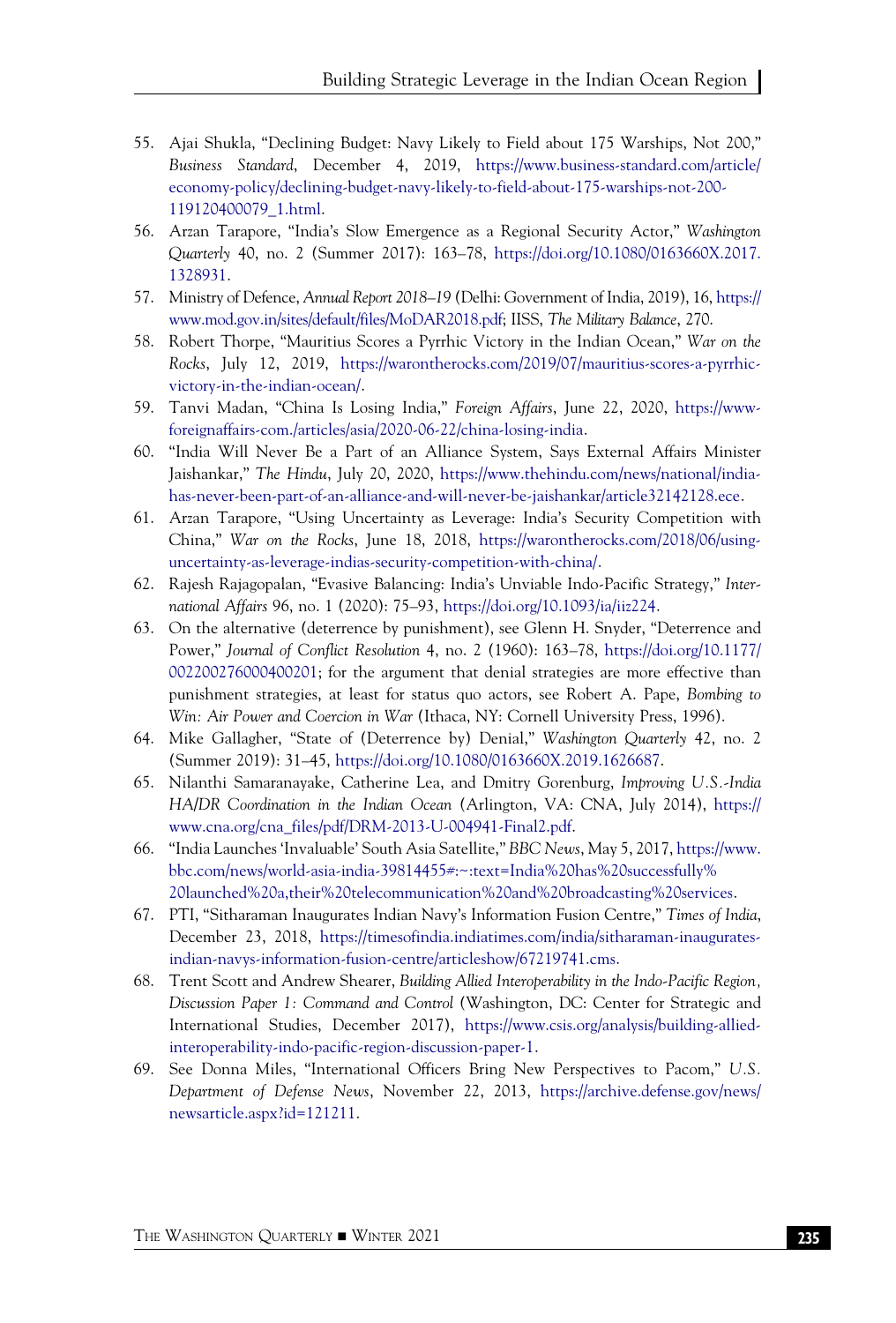- <span id="page-30-0"></span>70. See Stephen F. McCartney, "Combined Support Force 536: Operation Unified Assistance," Military Medicine 171, no. 1 (October 2006): 24–26, [https://academic.oup.com/](https://academic.oup.com/milmed/article/171/suppl_1/24/4577797) [milmed/article/171/suppl\\_1/24/4577797.](https://academic.oup.com/milmed/article/171/suppl_1/24/4577797)
- <span id="page-30-2"></span><span id="page-30-1"></span>71. Thomas C. Schelling, Arms and Influence (New Haven, CT: Yale University Press, 2008).
- 72. "China Risks Flare-Up over Malaysian, Vietnamese Gas Resources," Asia Maritime Transparency Initiative, Center for Strategic and International Studies, December 13, 2019, [https://](https://amti.csis.org/china-risks-flare-up-over-malaysian-vietnamese-gas-resources/) [amti.csis.org/china-risks-flare-up-over-malaysian-vietnamese-gas-resources/.](https://amti.csis.org/china-risks-flare-up-over-malaysian-vietnamese-gas-resources/)
- <span id="page-30-3"></span>73. Erwida Maulia, "Indonesia Asks Japan to Invest in Islands amid China Stand-Off," Nikkei Asian Review, January 10, 2020, [https://asia.nikkei.com/Politics/International-relations/](https://asia.nikkei.com/Politics/International-relations/Indonesia-asks-Japan-to-invest-in-islands-amid-China-standoff) [Indonesia-asks-Japan-to-invest-in-islands-amid-China-standoff;](https://asia.nikkei.com/Politics/International-relations/Indonesia-asks-Japan-to-invest-in-islands-amid-China-standoff) James Massola and Amilia Rosa, "Natuna Chief Urges Australia to Invest, Says Chinese Aid Not Welcome," Sydney Morning Herald, June 26, 2020, [https://www.smh.com.au/world/asia/](https://www.smh.com.au/world/asia/natuna-chief-urges-australia-to-invest-says-chinese-aid-not-welcome-20200610-p551e7.html) [natuna-chief-urges-australia-to-invest-says-chinese-aid-not-welcome-20200610-p551e7.](https://www.smh.com.au/world/asia/natuna-chief-urges-australia-to-invest-says-chinese-aid-not-welcome-20200610-p551e7.html) [html.](https://www.smh.com.au/world/asia/natuna-chief-urges-australia-to-invest-says-chinese-aid-not-welcome-20200610-p551e7.html)
- <span id="page-30-4"></span>74. Sanjay Badri-Maharaj, "The Mauritius-India Naval Relationship: Naval Diplomacy 2.0," Africa Trends 5, no. 2 (April–June 2016), [https://idsa.in/africatrends/the-mauritius-india](https://idsa.in/africatrends/the-mauritius-india-naval-relationship%3A-naval-diplomacy)[naval-relationship%3A-naval-diplomacy](https://idsa.in/africatrends/the-mauritius-india-naval-relationship%3A-naval-diplomacy).
- <span id="page-30-5"></span>75. Dinakar Peri, "In a First, India, France Conduct Joint Patrols from Reunion Island," The Hindu, March 21, 2020, [https://www.thehindu.com/news/international/in-a-first-india](https://www.thehindu.com/news/international/in-a-first-india-france-conduct-joint-patrols-from-reunion-island/article31129323.ece)[france-conduct-joint-patrols-from-reunion-island/article31129323.ece.](https://www.thehindu.com/news/international/in-a-first-india-france-conduct-joint-patrols-from-reunion-island/article31129323.ece)
- <span id="page-30-6"></span>76. Ewen Levick, "Cocos Runway to Be Widened as Defence Looks North," Australian Defence Magazine, April 18, 2019, [https://www.australiandefence.com.au/defence/air/](https://www.australiandefence.com.au/defence/air/cocos-runway-to-be-widened-as-defence-looks-north) [cocos-runway-to-be-widened-as-defence-looks-north](https://www.australiandefence.com.au/defence/air/cocos-runway-to-be-widened-as-defence-looks-north).
- <span id="page-30-7"></span>77. Arzan Tarapore, "Strength in Numbers in the Eastern Indian Ocean," The Interpreter, Lowy Institute, December 12, 2019, [https://www.lowyinstitute.org/the-interpreter/](https://www.lowyinstitute.org/the-interpreter/strength-numbers-eastern-indian-ocean) [strength-numbers-eastern-indian-ocean.](https://www.lowyinstitute.org/the-interpreter/strength-numbers-eastern-indian-ocean)
- <span id="page-30-9"></span><span id="page-30-8"></span>78. Schelling, Arms and Influence, 105–09.
- 79. Christopher G. Pernin et al., Targeted Interoperability: A New Imperative for Multinational Operations (Santa Monica, CA: RAND Corporation, 2019), [https://www.rand.org/pubs/](https://www.rand.org/pubs/research_reports/RR2075.html) [research\\_reports/RR2075.html.](https://www.rand.org/pubs/research_reports/RR2075.html)
- <span id="page-30-10"></span>80. Roby Thomas, "Military Logistics Agreements: Wind in the Sails for Indian Navy," IDSA Comment, Manohar Parrikar Institute for Defence Studies and Analyses, New Delhi, November 26, 2019, [https://idsa.in/idsacomments/military-logistics-agreements](https://idsa.in/idsacomments/military-logistics-agreements-rthomas-261119)[rthomas-261119.](https://idsa.in/idsacomments/military-logistics-agreements-rthomas-261119)
- <span id="page-30-11"></span>81. Lyle J. Morris et al., Gaining Competitive Advantage in the Gray Zone: Response Options for Coercive Aggression Below the Threshold of Major War (Santa Monica, CA: RAND Corporation, 2019), chap. 5, [https://www.rand.org/pubs/research\\_reports/RR2942.html.](https://www.rand.org/pubs/research_reports/RR2942.html)
- <span id="page-30-12"></span>82. See Richard Dunley, "Is Sea Denial without Sea Control a Viable Strategy for Australia?," The Strategist (blog), ASPI, August 10, 2019, [https://www.aspistrategist.org.au/is-sea](https://www.aspistrategist.org.au/is-sea-denial-without-sea-control-a-viable-strategy-for-australia/)[denial-without-sea-control-a-viable-strategy-for-australia/](https://www.aspistrategist.org.au/is-sea-denial-without-sea-control-a-viable-strategy-for-australia/); Milan Vego, Maritime Strategy and Sea Denial: Theory and Practice (London: Routledge, 2019).
- <span id="page-30-13"></span>83. On the Marines' new concept, see Jim Lacey, "The 'Dumbest Concept Ever' Just Might Win Wars," War on the Rocks, July 29, 2019; on Australia's future force structure, see Anthony Galloway and Peter Hartcher, "Australia to Buy Ship-Killing Missiles and Shift Focus to Indo-Pacific," Sydney Morning Herald, June 30, 2020, [https://www.smh.](https://www.smh.com.au/politics/federal/australia-to-buy-ship-killing-missiles-and-shift-focus-to-indo-pacific-20200630-p557op.html) [com.au/politics/federal/australia-to-buy-ship-killing-missiles-and-shift-focus-to-indo](https://www.smh.com.au/politics/federal/australia-to-buy-ship-killing-missiles-and-shift-focus-to-indo-pacific-20200630-p557op.html)[pacific-20200630-p557op.html.](https://www.smh.com.au/politics/federal/australia-to-buy-ship-killing-missiles-and-shift-focus-to-indo-pacific-20200630-p557op.html)